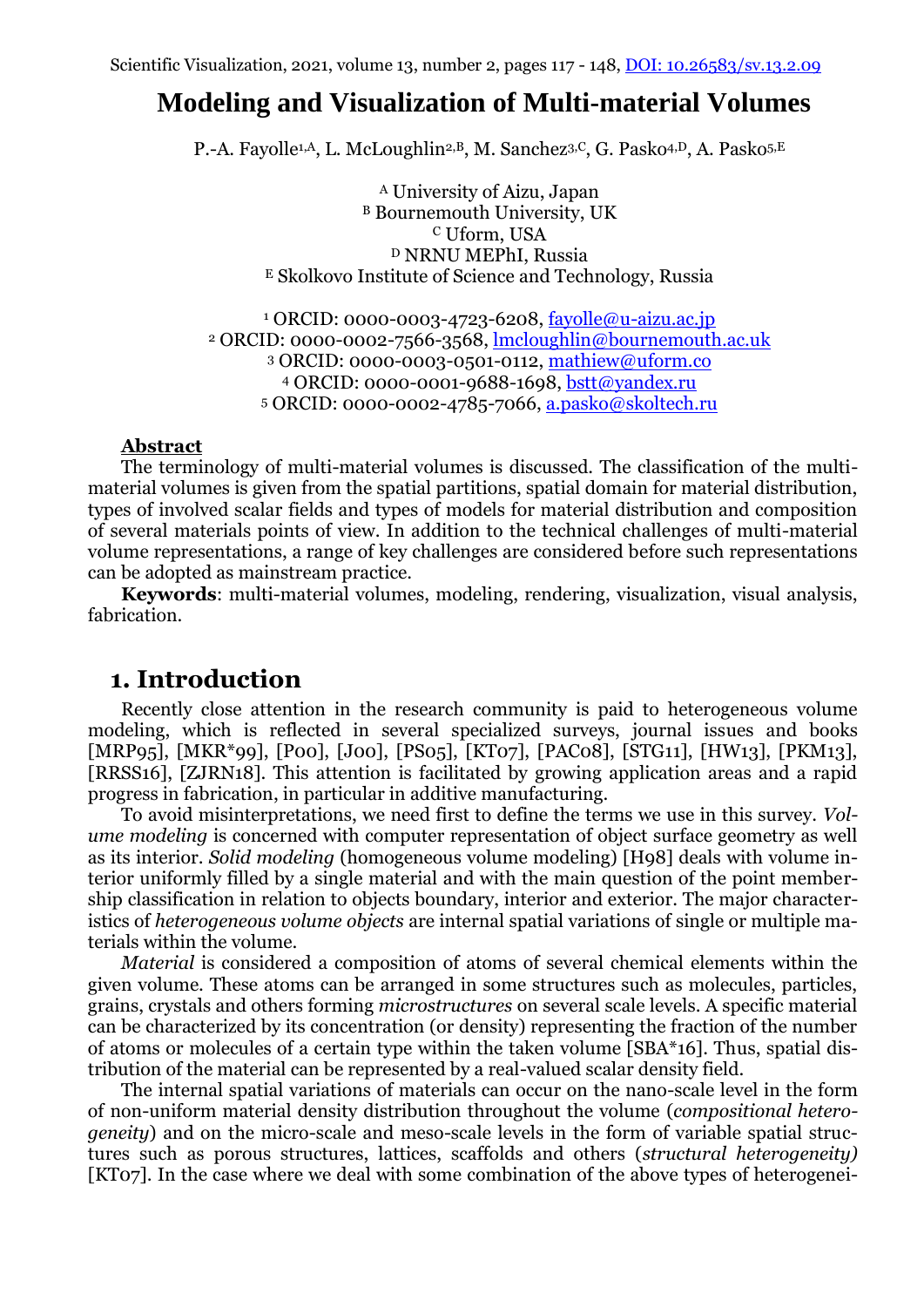ties, it can be referred to as multi-scale heterogeneity that occurs, for example, on the structural level in the form of nested microstructures [HW13]. Note that in the area of computational material engineering microstructures are considered the carrier of material properties and the variable density distribution is considered a material property derived from the features of nano- and micro-scale structures [S16]. This property is also well understood and considered by the modeling and design research community [MRP95], [RRSS16].

While *composite materials* can be considered as combinations of multiple homogeneous materials sharing boundaries within a single object, *functionally graded materials* (FGM) [NSN\*87] are composites with two or more material components characterized by continuous gradual changes in material distribution between the components [STG11]. Models of composite materials and FGMs are used in aerospace and other industries, geological modeling, biological modeling, medical simulations, computer animation and visual effects, additive manufacturing and bio-printing. Additive manufacturing makes it possible to digitally fabricate multi-material heterogeneous volume objects and hence becoming the main driving force requiring the development of special design methods and supporting software tools [GZR\*15, ZJRN18]. For example, the emerging multi-material 3D printers can produce gradual variations between two or three given basic materials by "dithering" them at the highest resolution level [OC14] or by fusing them together at the given volume element (voxel) [HP14]. When these materials represent basic colors such as cyan, yellow and magenta, a full palette of colors can be reproduced.

There are typically three major elements in multi-material heterogeneous object models [KBDH99, PASS01, ZJRN18]:

1) **Overall object geometry.** It can be represented by boundary surfaces or by any other solid representational scheme [H98] including procedurally defined scalar fields [PASS01].

2) **Object components (domains/partitions/cells).** The entire object can be split into disjoint or adjacent components sharing their boundaries. The space partitions can be defined by additional boundary surfaces [KD97] or scalar fields, which are not necessarily continuous [PASS01]. In the most general case, these partitions are represented by mixeddimensional cells combined into a cell complex [AKK\*02].

3) **Material distributions**. Each introduced object component can be assigned an integer value of a material index [KD97] thus providing a model of a composite material. In the case of FGMs, material distribution within a component can be characterized by a single or several real numbers at the given point representing densities or volume fractions of participating materials [KBDH99]. In other words, a single material distribution can be described by at least piece-wise continuous scalar field in contrast to discrete fields represented by scattered sample points or voxel data (see details below).

In general, modeling, optimization, simulation and analysis of material properties at the appropriate resolution can require vast computational resources. This suggests that such properties have to be defined "implicitly" rather than by explicit data structures (voxels, octrees, point clouds) and evaluated on demand [RRSS16]. Continuous scalar fields provide such a procedural approach to modeling with the benefit of resolution independence or practically infinite resolution defined by the computer precision. Such fields also allow for modeling at multiple scales and define infinitely small details. Another advantage of scalar fields is flexible parameterization allowing for interactive redefinitions. Moreover, using scalar fields provides a uniform approach to modeling geometry, FGMs, multiple material blends and microstructures with given material properties directly available for optimization [CS08] and quick meshfree simulation [FST06]. From the fabrication point of view, scalar fields are suitable for per-point control of the multi-material deposition in 3D printing [DZK06], [DMO15].

Our main focus is on the ways of representing material distributions with continuous scalar fields within given volumetric domains. The area of multi-material heterogeneous volume modeling with continuous scalar fields has a relatively long history (see [MS95], [JLP\*99], [PASS01], [ST02a], [BST04] and other works in this survey). Currently, two extreme cases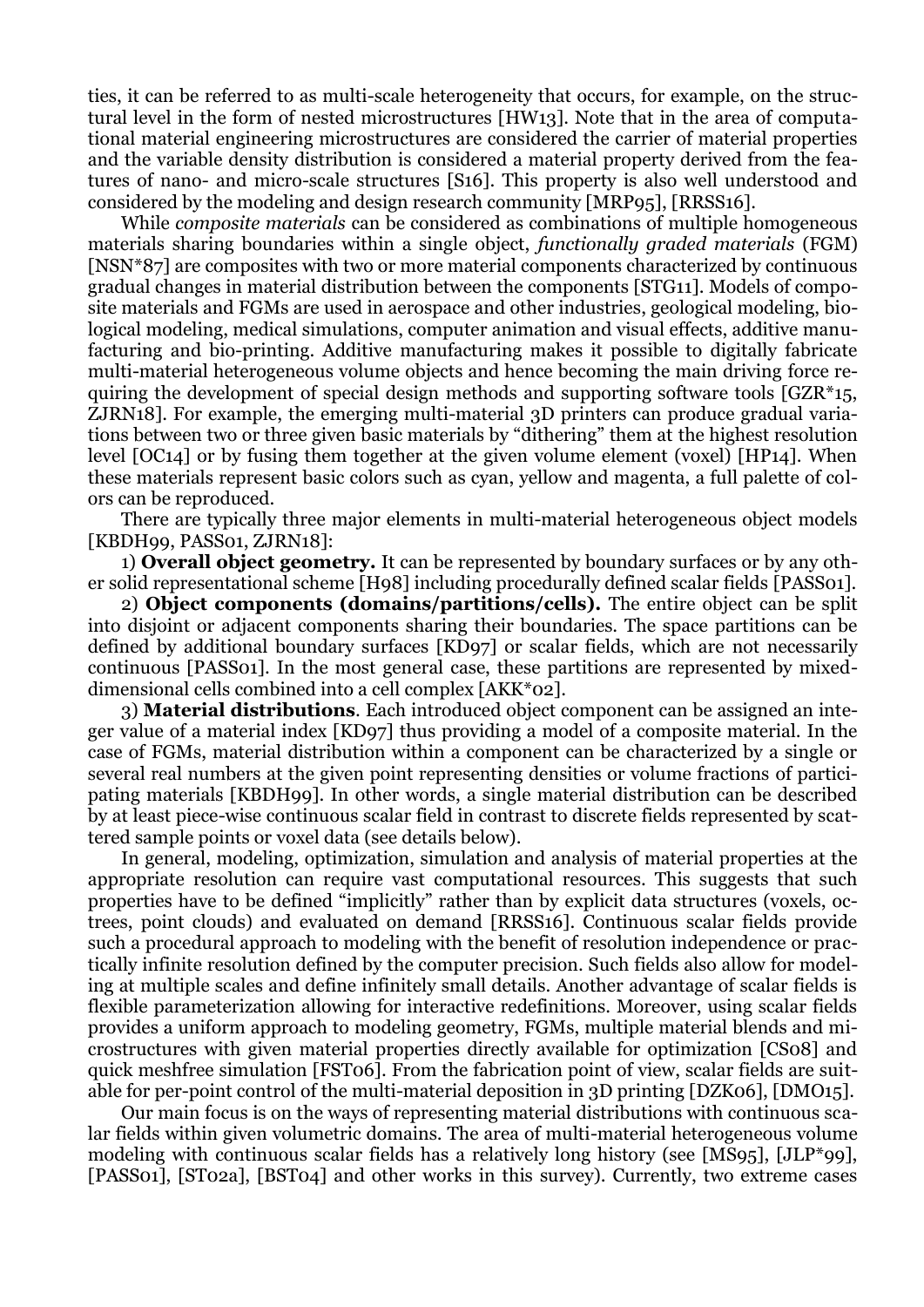are common in the research literature; it is either an object with simple geometry (e.g., cube or cylinder) with a complex material distribution or a complex object with simple material composition. However, the ultimate goal in this research direction is to provide methods and tools of defining complex, shape conforming material distributions for objects with complex geometry. We mainly concentrate in this survey on modeling material distributions, but the majority of the presented approaches can be applied to modeling internal structures with variable parameters of these structures defined as material properties [FVP13].

We describe different approaches by their representational capacities, intuitiveness, exactness, compactness, efficiency, ease of use, speed, memory, control, connection to simulation, level of complexity, number of materials, robustness of algorithms for discretization (ripping for print) and other characteristics to compare them.

# **2. Classifications and characteristics of approaches**

In this section, we present the existing approaches by grouping them according to several classification criteria such as usage of spatial partitions, spatial domain for material distribution, types of involved scalar fields and types of models for material distribution and composition of several materials, also trying to maintain the chronological sequence of publications where it is possible.

# **2.1 Spatial partitions**

Using a piece-wise continuous scalar field can be sufficient for describing material distribution within the given object geometry. However, a more intuitive approach is to divide an object into several sub-objects (space partitions) and specify material distribution within each of them.

In classical solid modeling [H98] a solid is considered as a single partition with a manifold boundary with a single material assigned to the entire solid. This approach is supported by modern CAD systems. Later introduction of space partitioning in the form of cellular structures [RO90], [ABC\*00] served for supporting mixed-dimensional modeling and nonmanifold and incomplete boundaries.

One of the simplest ways to define a heterogeneous object is to introduce space partitions sharing their boundaries and splitting the object into several sub-objects. Then, each space partition is assigned a single uniform material. The work [KD97] introduced a multi-material *heterogeneous solid* as a collection of interior disjoint regions each filled by a single material represented by its integer index. All the regions have manifold boundaries and can have common boundary elements. A corresponding multi-material extension of the geometric file format for additive manufacturing STL was proposed in [CT00]. A similar approach was developed in [YYW12] with boundaries of multiple partitions represented in the piecewise polynomial form based on an adaptively subdivided octree and a single material assigned to each partition. An application of such an approach to heterogeneous fruit modeling was presented in [BTG15] on the basis of 3D geometric maps and L-systems.

Voxel arrays in volume modeling can be considered a simple example of spatial partitioning with a single material assigned to each regular hexahedral cell (voxel). Voxels are currently considered as a model suitable for multi-material 3D printing [HL09c], [DTD\*15], [M15]. However, this model is an essential approximation for the object geometry and material distribution due to the fixed resolution. Growing the voxel resolution eventually causes serious problems with both the data structure storage memory and its processing time.

The model of [KD97] is sufficient for representing composite materials, but not for modeling FGMs. This was amended in [KD98] by introducing a vector of volume fractions of materials participating in the composition. The material composition is thus represented by a vector material function of volume fractions that must sum to unity at any given point. A cor-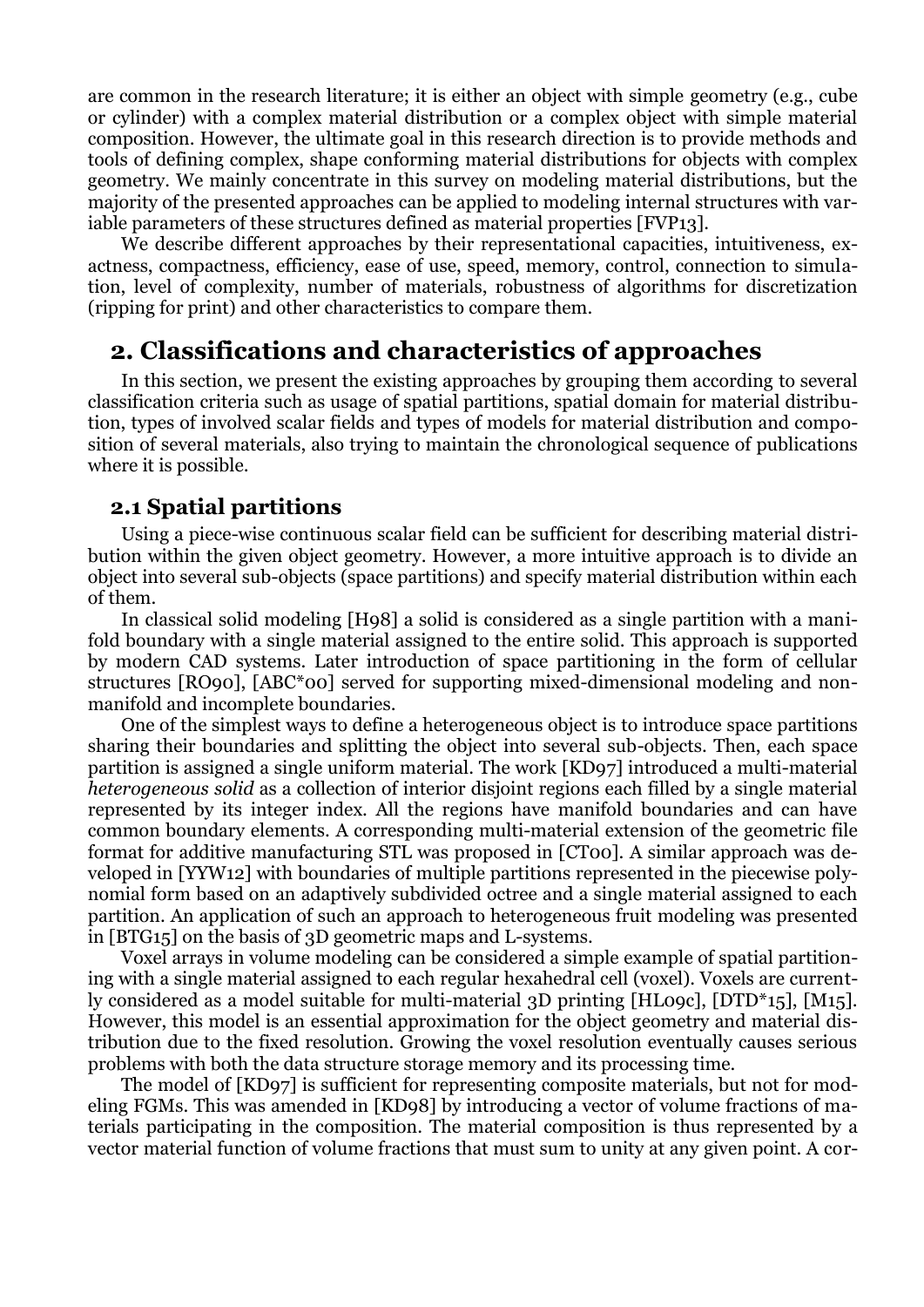responding CAD system architecture was presented in [ZCF05], which also included microstructure design along with FGMs.

Works [JPSC98, JLP\*99] proposed subdividing the object into specific sub-regions (called finite elements). Tetrahedral finite elements were discussed in detail with the possibility of extending to other types such as hexahedral, wedge, and pyramid. To represent material distributions, an analytic blending function is assigned for each material using Bernstein polynomials of barycentric coordinates within each finite element.

In [KBDH99] the heterogeneous solid model of [KD97, KD98] was generalized in the *object model* by representing geometry as a topological cell complex (disjoint composition of closed 3-cells) with pointwise object attributes represented by a collection of  $C<sup>k</sup>$  continuous functions (scalar fields). Each attribute represents some object property at the given point such as density or volume fraction of participating material. Thus FGM can be modeled separately for each spatial partition. The work [BSD00] extends this theoretical approach to practice by listing several analytical material composition functions suitable in various FGM applications and by outlining the design process of heterogeneous objects.

In [PASS01] the *constructive hypervolume model* was introduced for representing heterogeneous objects as general multidimensional point sets with pointwise attributes. The Function Representation (FRep) [PASS95] is used to represent both geometry and attributes by scalar fields. The main distinctive feature of FRep is that the function is procedurally evaluated using an n-ary tree structure with primitives in the leaves and operations in the nodes. Such typical operations are set-theoretic ones defined with R-functions [S07]. The constructive hypervolume model is represented by a vector function with one component (continuous scalar field) defining geometry and other components defining attributes. All the function components have associated tree structures. Each function is procedurally evaluated by traversing the corresponding tree structure. Attribute functions can be discontinuous and are based on FRep of space partitions.

The authors of [CDM\*02] presented a procedural approach to authoring *layered solid models*, which is a volumetric representation with nested spatial partitions called layers. An object is bounded by one or more closed polygonal meshes. Each layer is defined by a range of values of the signed distance field (SDF) to the object boundary (or some function of this field) and has a material type assigned to it. Color and density of each material are defined procedurally and can vary within the layer. A volumetric object is similarly partitioned in [WYZG11] by SDFs to object regions. A heterogeneous object is similarly described in [LFAB14] using nested polygonal meshes bounding the regions with different material density values. The work [SK16] uses binary space partitioning (BSP) to model multi-material objects. The standard BSP with separating planes is extended by curved surfaces separating regions with different materials. FGMs are modeled using SDF of the region boundary. The separating isosurfaces for the BSP model can be extracted from voxel scanned data. Similarly [GT15] employs specific primitives to bound space partitions for FGMs within the given object geometry. They universally employ for these purposes convolution surfaces with point, straight line, spline and plane skeletons.

The Foundry system [VKWM16] allows the user to interactively decompose the initial volume object into multiple sub-volumes with the graph-based interface and the underlying procedural definitions. Several modes are supported for partitioning the object such as operators based on distances from surfaces, curves and points, partitions based on geometric primitives with the known point membership classification, and discrete uniform lattice decompositions.

In [AKK\*02] the authors introduced a hybrid cellular-functional model based on the notion of an Implicit Complex (IC) that was defined on the basis of CW complexes. It provides a valid topological description of heterogeneous objects and allows for a flexible combination of cellular and function representations of both the geometry of objects and their attributes. Geometry and attributes are defined independently and occupy their own part of multidimen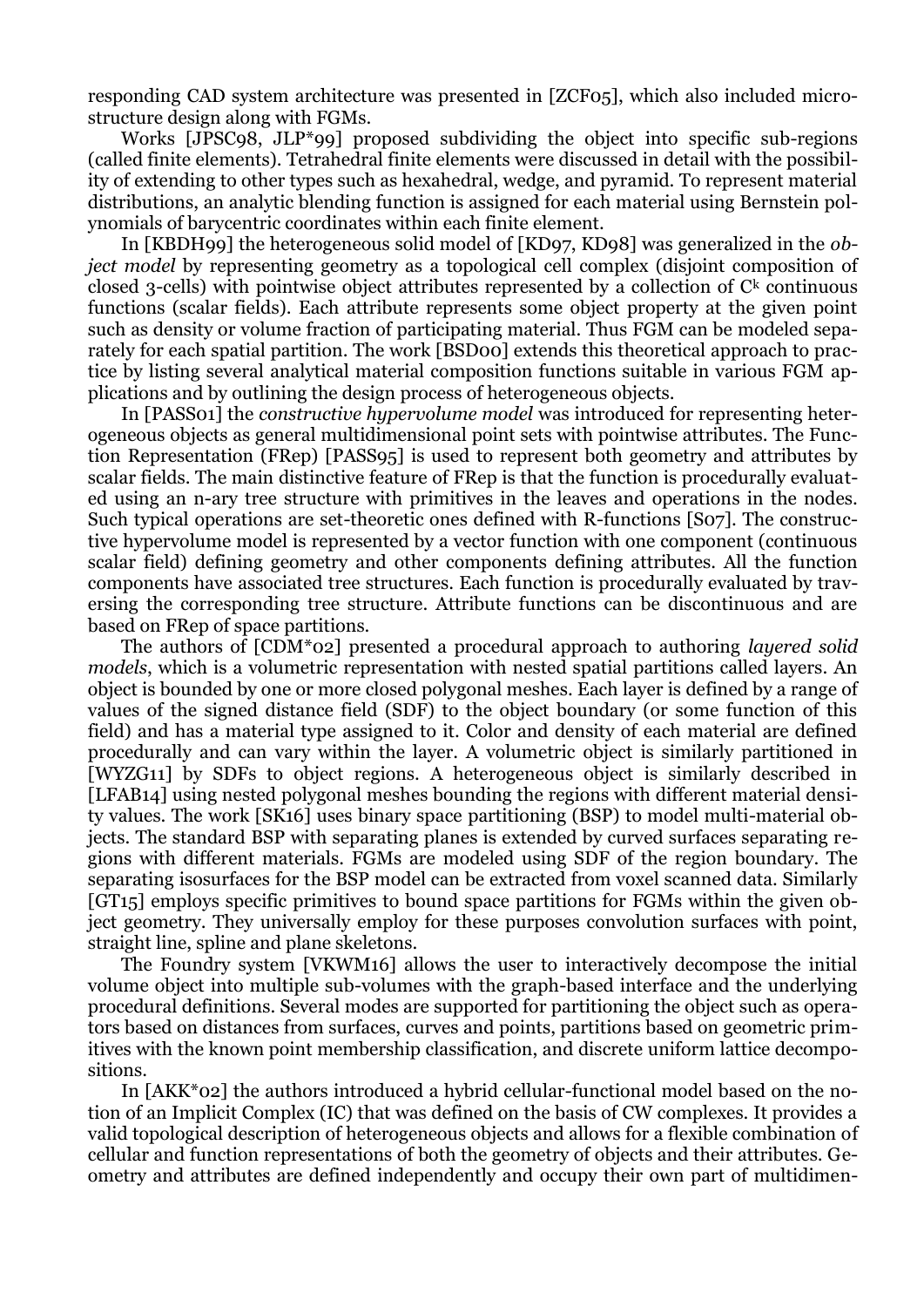sional modeling space. Thus a heterogeneous object is represented by a union of high-level components (cells) that can overlap each other. A number of the special constraints on the description of the mutual dispositions of these components were introduced. That effectively results in a cellular topological subdivision. The intersections of the components are described by constructive methods which preserve the precision of the representation. The model is inherently multidimensional: the object can include components of various dimensionalities. It combines the advantages of both the topological and constructive representations. ICs have found an application in modeling highly complex geological heterogeneous structures in the petroleum exploration [BKK\*15].

Smooth transitions between different porous structures are considered in [YQZT14]. For two given porous materials, a boundary surface between two space partitions is defined implicitly and a special weighting sigmoid function is introduced to define the transition. Then, this approach is extended to multiple porous materials each defined within an assigned space partition.

The work [FSP15] employs specific spatial partitions based on a Voronoi diagram built for interior distance fields defined by material feature points introduced by the user. Transition zones to interpolate between materials are created by intersecting offsets of adjacent Voronoi cells. The interpolation between material properties within the transition zone is implemented using a form of the transfinite interpolation [RSST01] (for details, see 2.4).

An alternative to using spatial partitions is a fully heterogeneous mixture of gradually changing multiple materials within the entire object volume. This can be achieved in different ways such as source-based or fully procedural modeling as described in 2.4.

## **2.2 Spatial domains for material distribution**

Material distribution can be described in various ways in respect to the spatial domain dimensionality (from one-dimensional to space-time and multidimensional domains) and gradient directions.

The gradient is the vector defining the direction of the function variation at the given point. If the material property such as density is changing only in a single direction, [HMM11] calls it a one-dimensional (1D) gradient. It means there is some constant vector parallel to the gradient at any point in space. Several examples of 1D distributions defined by continuous functions of a single coordinate are given in [MRP95]. Another example is a radial material distribution specified in a cylindrical or spherical coordinate system [BSD00]. The variations of the property along the chosen direction can be defined analytically, procedurally or using samples from a curve input by the user through a graphical user interface (see 2.4). The gradient is two-dimensional (2D), if there are two constant vectors resulting in their linear combination equal to the gradient at any given point. A three-dimensional (3D) gradient is by analogy a linear combination of three constant vectors. The work [HMM11] provides a full classification of material gradients of various dimensionalities and [KPT12] gives a brief survey of related works.

Some examples of 1D material distribution can be found in [GT15], where 2D distributions are obtained by combining two or more one-dimensional distributions with assigned weights called dominating factors that have to be normalized to sum to unity. The dominating factors in their turn can be non-linear functions of point coordinates providing more control for 2D material distributions. In [XS05], a 2D material distribution is generated at each horizontal slice on the basis of the object offset iso-contours. By analogy with the 2D case, a 3D material distribution can be obtained as a combination of several 1D and 2D distributions with assigned dominating factors [GT15]. A user-guided generation of a 3D distribution from multiple 2D distributions given for orthogonal object cross-sections is presented in [TSNI10]. A fully volumetric 3D material properties distribution is called a solid texture in computer graphics [PCOS10].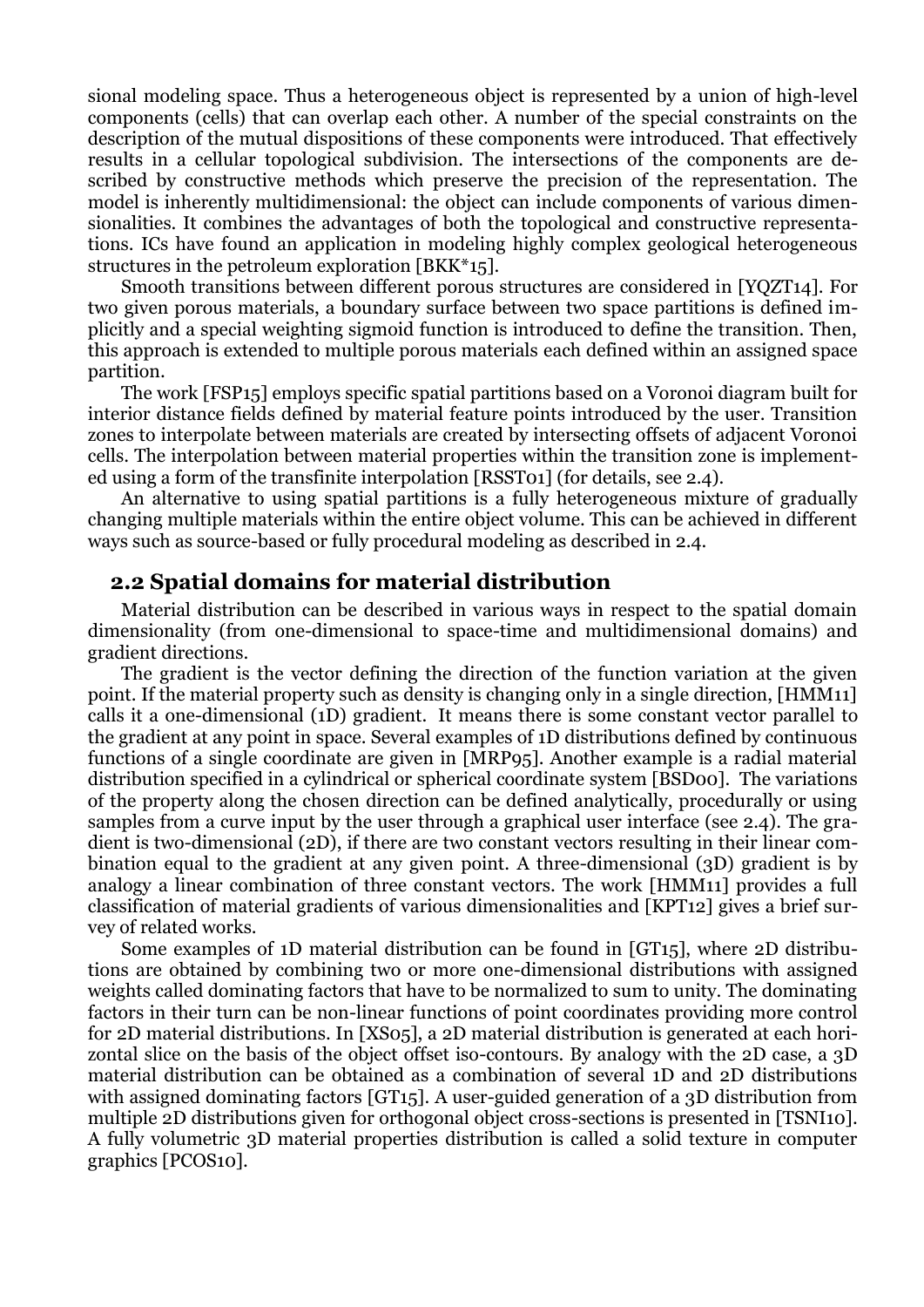All works on animation or simulation of time-variant volume objects formally deal with 4D space-time domain. Typically, they employ discretization in the form of either finiteelement meshes [CDM\*02] or voxels in some variation of the level set method [S99]. The work [SFA\*15] is one of the first attempts to find analytical solutions in 4D for shape conforming multi-material transitions purely based on scalar fields following the general multidimensional formulations of [PASS01].

## **2.3 Types of scalar fields**

Numerous methods for heterogeneous volume modeling rely on a scalar field to control the material properties, whether directly or as a part of a material function depending on the distance. Such a field usually provides some measure of the distance to the object boundary or to some geometric feature, or can be represented by other geometry-dependent functions. Several properties of the scalar field must be considered: smoothness, user control and predictability, as well as its computational cost.

Smoothness here means at least  $C<sup>1</sup>$  continuity of the field function. In [BST04], the authors argue that 'the lack of smoothness in a material function will result in stress concentrations and other undesirable effects. Smoothness is not a strict requirement, but can be desirable for a number of applications. User control is necessary for practical users of a modeling system (engineers, designers, artists) to create a material function which describes exactly their intent. The distance field is often necessary to provide predictability as argued in [BST04], [FST06] and [FSP15]. In addition, [SD01] argues that the lack of distance properties makes it difficult for the user to control or predict the material distribution. Finally, such a property as computational cost is often overlooked, however this criteria cannot be ignored because the design process requires some level of interactivity and many iterations.

The following subsections cover the types of scalar fields used in heterogeneous volume modeling in several categories. Note that instance based fields, exact or approximate, have been prevalent in the subject area and therefore represent most of the existing literature.

#### *2.3.1 Exact distance*

In general, a continuous distance field defines the object geometry within the given computational precision [HSS14]. Euclidean distance fields and signed distance fields are also good candidates for constructing material functions. Distance functions can be used to define gradual changes of FGMs with simple geometric primitives such as points, lines and surfaces as field generating features. These features are often easy to define for the users and the distance fields for them are trivial to implement. The generated distance functions are also intuitive for the designers and engineers. The only drawback is the lack of smoothness inherent to exact distances.

The work [JLP\*99] divides a model into several cells and then, for each cell, a material function is defined. This function depends on various distance functions to several elements such as vertices, lines or facets. In [CDM\*02], the authors also propose to use distance functions, but with offering more flexibility through the use of a scripting language. This flexibility limits the type of users, but allows for more precise control of the field. While [CDM\*02] recommends signed distance fields, other fields are also suggested by changing the interface velocity during the signed distance field computation. The works [BST04] and [ZLL09] create discrete distance fields for all the provided features and combine them into a single material function. The paper [GKT12] introduces gradient references, where the user can define two simple geometric elements, and the distance fields are blended together to control the material distribution.

Overall, exact distance functions are popular because they are computationally efficient (see, for example, [SFP12]) and succeed in all but one criterion, which is smoothness. This is the reason of the introduction of approximate distance fields discussed below.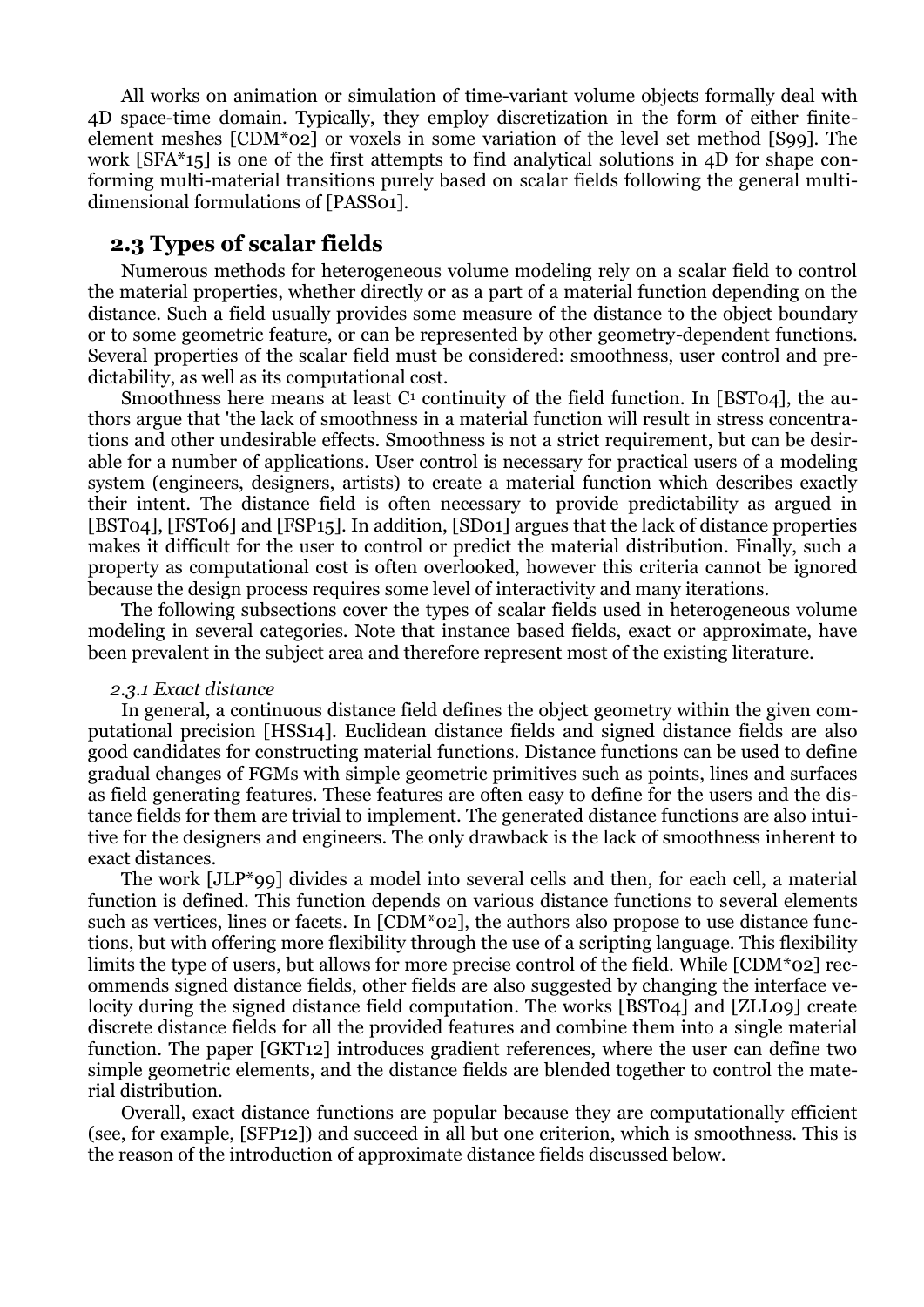### *2.3.2 Approximate distance*

As we mentioned earlier, exact distance fields are inherently  $C<sup>1</sup>$  discontinuous, which often leads to a lack of smoothness in the material function. This has led to the introduction of several pseudo-distance fields which attempt to preserve the exact surface, but get smoother elsewhere. In [FPSM06], a smooth approximation of the min/max operators (used to implement set operators) was introduced in order to create smooth material functions. These operators enable the users to build complex and smooth distance fields for set-theoretic combinations of simple primitives. Several works ([FPA11], [BFP13], [SFFP15]) provided methods to calculate smooth approximate distance function to polygonal meshes. In [FPA11], binary space partitioning and smooth R-functions are used to create a function, which can approximate the distance function to a polygonal mesh. In [BFP13], signed  $L<sub>p</sub>$  distances were introduced, which use the mean value normalization function. A convolution filter with varying radius is applied in [SFFP15] to the exact distance function of the mesh. All three methods succeed in producing a smooth approximate distance function, but can be computationally expensive.

#### *2.3.3 Other scalar fields*

An important issue with distance based methods in heterogeneous object modeling is that typically the shape of the object is not taken into consideration by the material function. A logical step is to use interior distance, which can provide shape conforming material distribution. Numerous approaches exist to compute interior distances, such as [RLF09] or [CWW13]. In [FSP15], interior distances were used in the combination with the transfinite interpolation [RSST01] to achieve shape conforming distribution of multiple materials defined by the user provided material sources.

Another attempt to provide more intuitive control of the material functions is using distances to basic primitives (splines, spheres, etc.) for generating "material potential functions". Here, the basic primitives influence their surrounding regions based on that potential functions [GT15], which maps distance to a "potential". It can represent abrupt changes with a step function, for instance. It is easy to use and complex models can be made pretty quickly. This model offers compactly supported material properties, which means potentially fast processing, but it is limited in the sense that it loses sensitivity to the distance quite quickly.

## **2.4 Material distribution models**

The ways scalar fields defining material properties are specified depend on the type of available data and the selected mathematical model. In this section, we consider the main classes of them.

### *2.4.1 Sampling and interpolation schemes*

Sometimes material distributions are prescribed directly by the user through scalar or vector valued functions defined and available within the domain. Alternatively the material distributions may be specified on a domain boundary only and then interpolated within the domain. In the other cases, these distributions will be available only as samples, either as nodes of a grid (regular or irregular) or at scattered points, and interpolation will be required for further applications. These samples can be the result of measurements, for example, via photogrammetry, optical scanning, or electromagnetic methods, or the result of some numerical simulation, for example, by solving numerically some partial differential equations.

#### *2.4.1.1 Grid interpolation*

Often material samples will be available in the nodes of a grid, either a regular grid or an irregular grid such as a tetrahedral mesh [P00]. The former may be the result of simulation by the level-set methods [OF06], while the latter is likely resulting from some simulation by the finite element method [ZT77]. In these cases, the linear interpolation is typically used.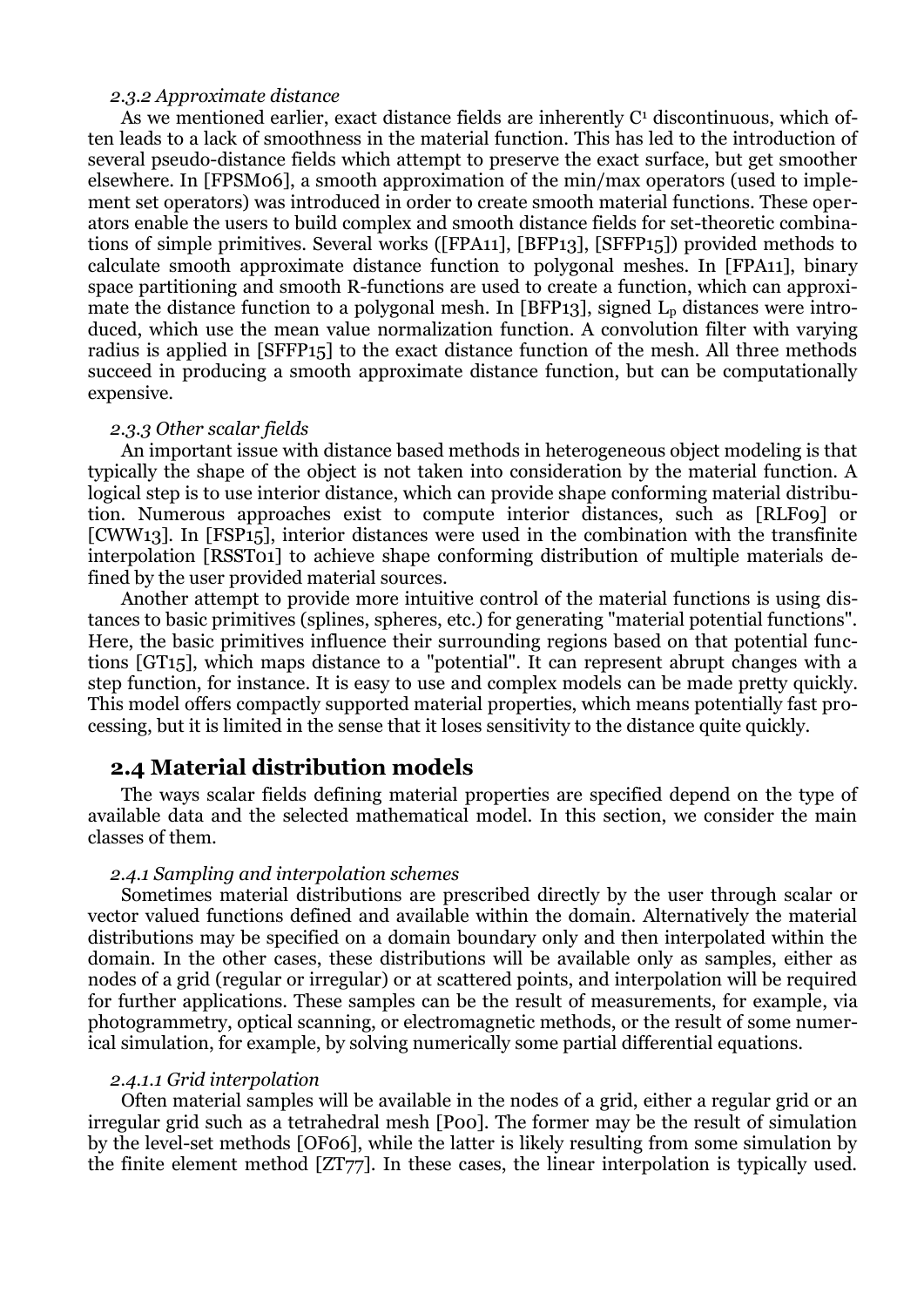However for some particular applications, higher order polynomials are sometimes used, such as, for example, quadratic super splines in [RSZN04] and a non-linear weighting scheme in [KFC\*07].

Varying material properties (such as in FGMs) can be created and controlled by spatial variation of material structures. In the work [LS17], Liu and Shapiro propose to represent and control material structures using techniques for texture synthesis. Material structures are modeled with Markov Random Fields. The properties of a target structure are used to guide the structure synthesis from a given discretized reference material structure and its known properties. To simplify the computations, the direct evaluation of the material properties is replaced by the computation of a proxy descriptor. Examples of descriptors include correlation functions or Minkowski functionals. The authors illustrate their approach with the synthesis of the missing part of bone, and with the generation of a FGM structure from a target volume fraction distribution and a reference material.

### *2.4.1.2 Scattered data interpolation*

When data is obtained as a result of measurements, often there is no connectivity available between the samples, which are available at scattered points only. One approach consists in introducing connectivity by computing the Delaunay triangulation (or its dual the Voronoi diagram) of the points to find the natural neighbors of a given evaluation point and then using some interpolation method, the so called natural neighbor interpolation. The Sibson coordinates [S81] fall in this category. Hiyoshi and Sugihara [HS99] extended this approach by using different weights for the interpolation; the corresponding approach is named Laplace interpolation (or Laplace coordinates) as it corresponds to a discrete approximation of the Laplacian. In [HS00], the authors show that Sibson and Laplace coordinates are parts of a same family of coordinates defined on a power diagram (or Laguerre Voronoi diagram) of the input scattered points. Laplace interpolation is used in computational mechanics, for example in [SMSB01].

Inverse distance interpolation, also called Shepard interpolation [S68], is another technique designed for scattered data interpolation. At a given point of evaluation, each sample contributes with a weight inverse to the distance of the evaluation point. A transfinite version of this interpolation technique was used for defining gradient material from material distribution prescribed on features in [BST04] and in [FPSM06]. More recently, it was also used to perform animation of heterogeneous object in [SFA\*15]. Inverse distance weighting using natural neighbors was used to interpolate heterogeneous features in [FSP15], with the intrinsic distance (with respect to the solid) to the different features being used in the interpolation.

Another approach for interpolating scattered data is to use interpolation with radial basis functions (abbreviated in RBF) [B00]. RBF interpolation was used in [TRS04] to reconstruct a surface with interpolated attributes from a point-cloud with attributes. In [Y13], RBF interpolation was used for representing 3D heterogeneous objects. In contrary to [TRS04], the attributes are not limited to the surface of the object but are specified and interpolated within the object.

When the sample points belong to a small number of classes (materials), the problem can be interpreted instead as a classification problem (multiclass classification). The input is a set of labelled sample points, with each point being taken from one of the material classes. Then one needs to train a classifier, such that it can predicts at each point in modeling space the class (material) that this point belongs too. This approach was used in [YYW12], where multicategory Support Vector Machines (SVM) are used to train linear or quadratic polynomials. Since the training on large data-set can be computationally expensive, the input samples are first subdivided in smaller subsets by using an octree. The classifier is then trained in each leaf. The distance to the separating hyper-surfaces are then combined with a blending scheme inspired from [OBATS03], and used for the final classification in the whole modeling space.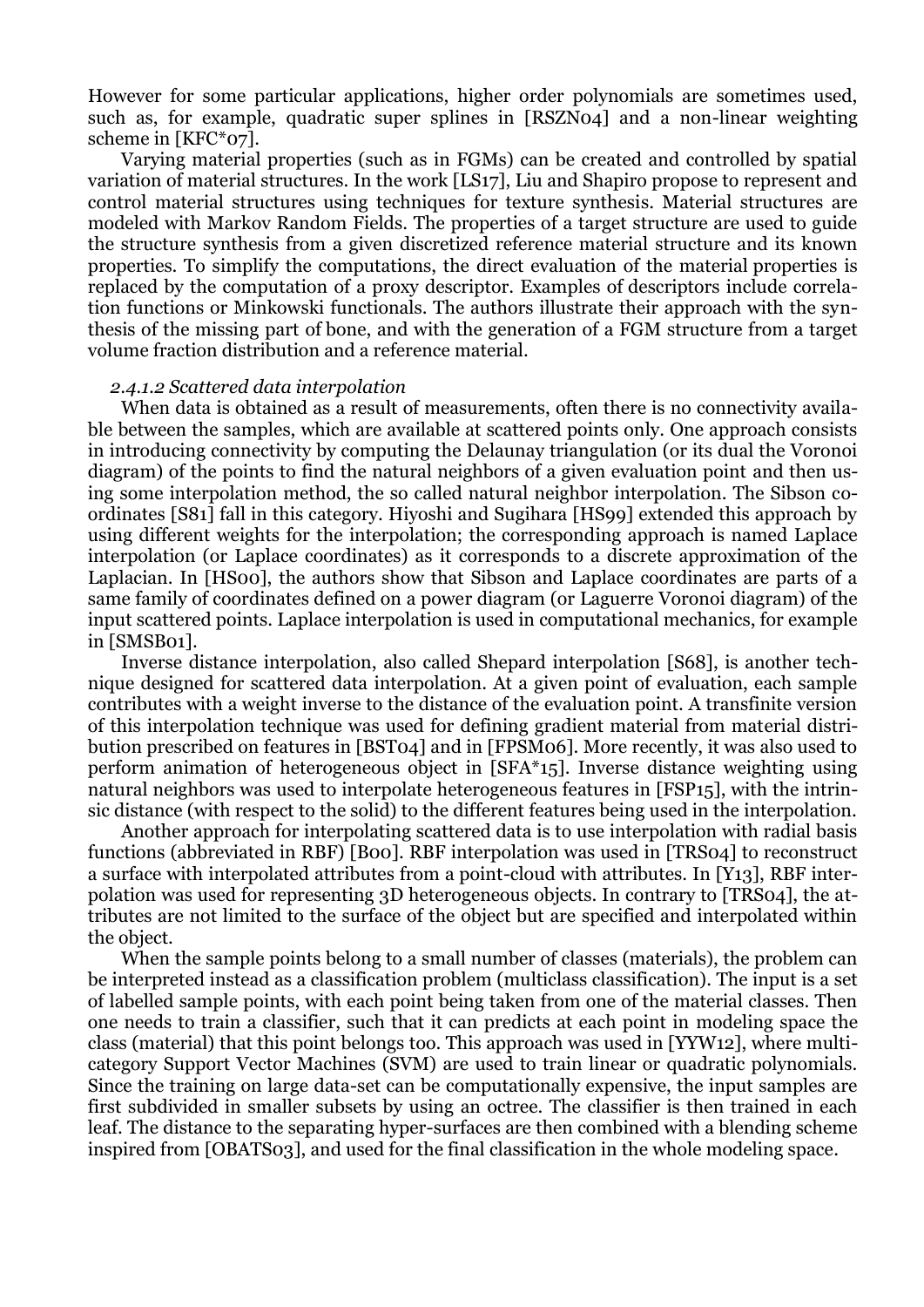### *2.4.1.3 Boundary interpolation*

In some cases, the material distributions can be specified on the boundary of some domain and have to be interpolated within the domain. When the boundary is specified by polylines (in 2D) or triangles (in 3D), the material distributions are samples on the element nodes, and interpolated within the domain using generalized barycentric coordinates. The usual types of barycentric coordinates for interpolation include mean value coordinates [F03b, FKR05, JSW05], Voronoi [JLW07] and Wachspress [W75] types. Interpolation of surface attributes to the domain interior with mean value coordinates is shown as an example in [JSW05].

When the boundary is given by a smooth curve (in 2D) or a smooth surface (in 3D), transfinite (continuous) interpolation is used. Early work by Gordon and Wixom introduces methods for interpolation of function value and derivative [GW74]. Mean value coordinates are extended by Dyken and Floater for the transfinite case in [DF09]. Transfinite versions of the main barycentric coordinates are given by Belyaev, as well as extension of the Gordon-Wixom coordinates to general domain [B06]. The weighted generalization of the transfinite mean value can be considered as a transfinite version of the Shepard interpolation [S68]. Curiously, it seems that most of these techniques are not really used for the modeling of heterogeneous material objects, with the exception for the Shepard interpolation, which was used for transfinite interpolation of material prescribed on some features in [BST04, FPSM06, BFSS08, FSP15].

### *2.4.2 Simulation and optimization*

Description of the material distributions is either provided by the user, eventually only on some subsets, or is the result of some measurements (or experiments) or can be even obtained via the result of some numerical simulation. The distributions can also be obtained from an optimization process where the material distributions are modeled to optimize some user specified objective function. The typical tools available for optimization problems include: gradient descent, stochastic optimization, simulated annealing, particle swarm, quadratic programming, conjugate gradient, branch and bound, Newton Raphson, Lagrangian methods [ZCF04]. When the material distributions are obtained from a numerical simulation, we can use tools such as: finite element methods (the Galerkin approach, etc), meshfree methods (such as Ritz-Kantorovich method), or the level-set methods.

In [HL09b] heterogeneous materials are represented by voxels. The shape or the material distribution is optimized with an evolutionary algorithm guided by constraints, such as maximizing stiffness per weight or some higher level constraints. There are many works in the literature for shape optimization, both geometry and topology [A12]. An often used approach is based on level-set methods [OF06]. This was naturally extended to work with multi-material objects. One approach for the optimal design of multi-material objects is to represent them implicitly with multi-phase level-sets. Shape and material optimization can be done via solving partial differential equations using level-set methods [WW05, CCZ16], or by optimizing some variational criteria [WLKZ15].

Optimizing the design of FGMs is considered in [HFBG02] by optimizing two objective functions that depend on the volume fractions of the primary materials. In [GV07] the material composition for two model problems is optimized by an element free Galerkin analysis combined with a genetic algorithm. In [KPT12], generic material heterogeneity is represented by feature tree based procedural models, and the material composition for the functionally graded materials is optimized by the nature inspired Particle Swarm Optimization. Chen and Shapiro [CS08] proposed to represent heterogeneous objects with parametrized implicit surfaces and Constructive Solid Geometry (CSG) operations (such as union, intersection and subtraction), and to optimize the parameters to some specified constraints with gradient descent.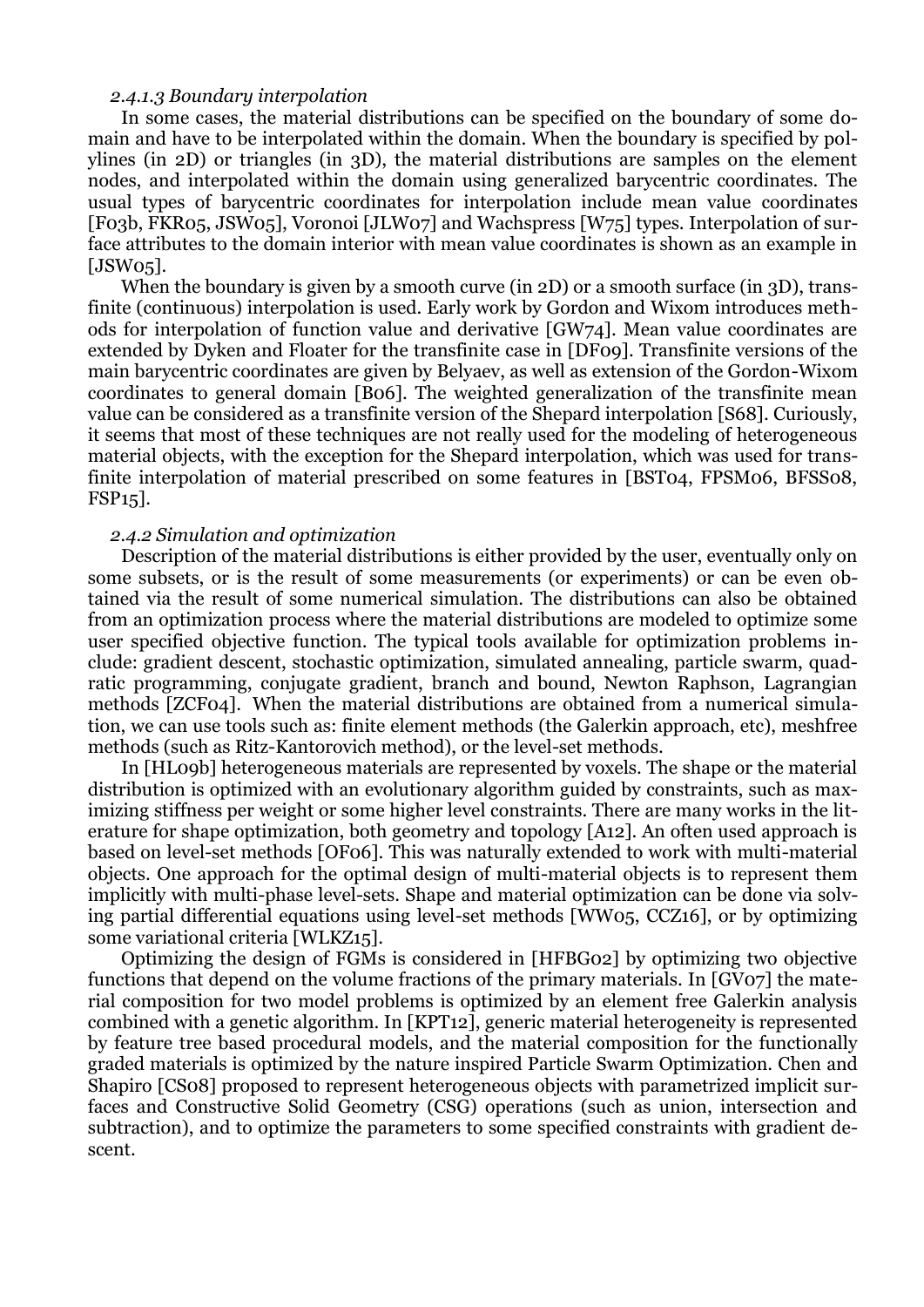Several recent works model stochastic heterogeneous materials with an optimization process. Periodic and stochastic microstructure objects are reconstructed with the Simulated Annealing algorithm in [PFV\*11]. Liu and Shapiro proposed to reconstruct material models as a Markov Random Field texture synthesis [LS15]. Their method presents several advantages over traditional optimization procedure, such as an improved computational efficiency. Finite element methods are used in [CDM\*02] for performing some simulations on procedurally defined heterogeneous solid models.

Heterogeneous objects are modeled by a diffusion process in [QD03]. The diffusion process is solved by finite element methods. Geometry is specified by B-Splines. Additional constraints on the material distribution are considered by solving a linearly constrained quadratic optimization problem with the method of the Lagrange multipliers.

Instead of finite element methods, Tsukanov and Shapiro propose to use meshfree methods for modeling fields in heterogeneous objects [TS05]. Materials are either explicitly defined or prescribed on material features and interpolated within domains using inverse distance weighting [BST04]. A meshfree method is used to solve problems such as heat diffusion. A similar approach is used in [FST06] for more complex geometrical domains, to which the distance is sampled and interpolated with B-Splines.

#### *2.4.3 Analytical (closed form) models*

In the case of a relatively simple and well-known type of the material distribution, it can be described in the closed form of an analytical expression over the point coordinate(s). Such expressions. These expressions can be derived by researchers via empirical analysis of experimental data or through some automatized derivation and parameters fitting.

Early studies of FGM modeling such as [MRP95] discussed volume fraction distributions for materials in the form of polynomials of degree N varying from 0.25 to 4. The coefficients of such a polynomial can be empirically defined by the researcher or automatically optimized under certain constraints [MS95]. This type of distribution is called the power law in [KD98]. Logarithmic material distribution functions are mentioned in [GKT10].

Thee work [BSD00] presents a variety of analytical material composition functions including polynomial, exponential and trigonometric ones and proposes to have a library of such functions available in a design system to satisfy requirements of different application areas. From the FGM manufacturing strategies point of view, [HMM11] provides examples of material functions for a mechanical part (with several domains) including trigonometric functions and polynomials. Analytical functions can be used not only for defining individual material distributions, but for specifying smooth transitions between constant material properties with the given boundary [YQZT14].

File formats for additive manufacturing and computational material engineering have adopted the closed form functions for the material distribution. Thus, the relatively new file format for additive manufacturing called AMF supports defining FGMs by introducing analytical functions of point coordinates and limited procedures for each material distribution in space [HL09a, ASTM11]. The STandard for Exchange of Product data (STEP) has capabilities for specifying heterogeneous materials and analytically defined FGMs with introduction of new entities conforming with the data structures of STEP [PDB\*00]. In computational material engineering, material properties such as concentration of atoms of a certain type are represented in the HDF5 file format [SBA\*16] as continuous scalar fields using predefined mathematical functions and operations.

Kou et al. [KPT12] give a number of examples of analytically defined material distributions and conclude that it is not always simple to derive an analytical function for the entire geometric domain and the function selection can be a subjective choice of the designer based on their experience. With using too simple analytical models for material distribution, inconsistency may appear in the material property representation due to approximation errors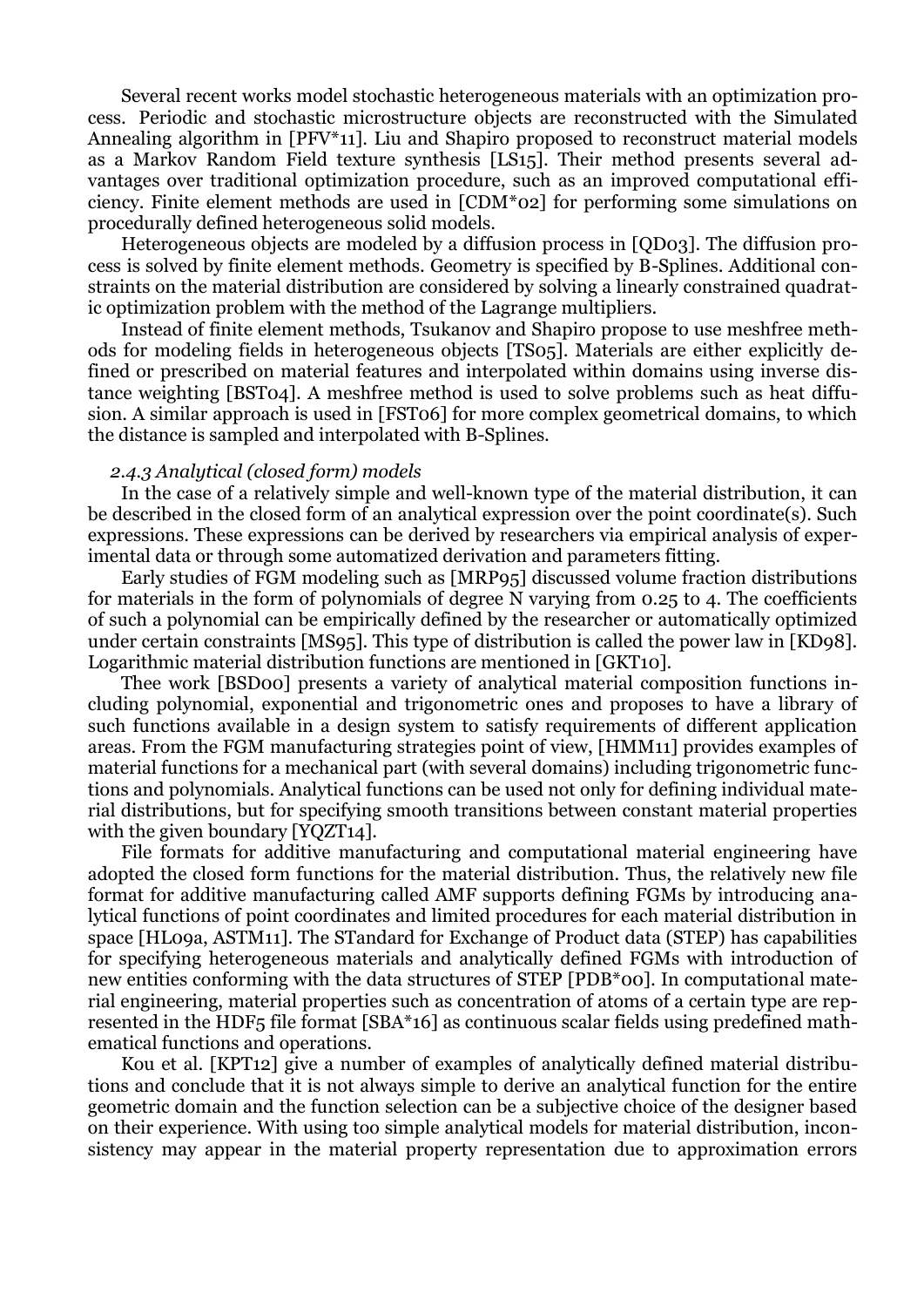[STG11]. In this sense, sample-based models provide more objective and unbiased material distribution models.

#### *2.4.4 Spline-based models*

In the domain of heterogeneous object modeling, splines can be used as an interpolation tool, for interpolating values obtained from measurements or from a numerical simulation, or they can be used directly in the modeling process. The latter is seen in [JLP\*99, JPSC98], where heterogeneous objects are modeled by subdividing a solid object into cells, and associating blending functions to each cell. More specifically, shape and material composition of each cell is formulated in terms of control points blended by Bernstein polynomials. Splines, such as Bezier splines, B-Splines or NURBS, can also be used for representing domains parametrically (as in the previous work) or implicitly. Schmitt et al. [SPS04] use B-Splines both to define implicitly solid objects with their spatial partitions corresponding to the different material and attribute (material) distributions.

In [HQ05], the authors use tri-variate simplex splines to represent both the object geometry and the object attributes. Due to the flexibility of simplex splines, this approach can be extended to support multiresolution modeling of heterogeneous objects. It is also described how to fit tri-variate simplex splines to acquired heterogeneous data.

Instead of simplex splines, Yang and Qian [YQ07] use B-Splines to represent both the geometry and the material composition of heterogeneous objects. They introduce the concept of heterogeneous lofting, where the lofting method for free-form surface modeling is adapted for modeling heterogeneous objects. Given a set of material profile features, a heterogeneous object passing through both the geometry and the material compositions is constructed.

Similar techniques are used in the domain of medical modeling: a B-Spline solid representation is extended in [WB09] for representing material composition in order to develop a heterogeneous model of the human body. The model is created slice by slice from CT scan data, either by surface fairing or by surface fitting. Similar techniques are further improved by Grove et al. in [GRP12].

A technique based on gluing heterogeneous cells modeled by splines is considered in [QD04], [CTGF15] and [ME16]. More precisely, Conde-Rodriguez et al. [CTGF15] model heterogeneous objects as tuples: O={S,V,F}, where S is a r-set corresponding to the geometry, V is the set of all valid material distributions, and F is the material function. The material function is defined by considering its restriction on a partition of S into cells. Each cell is represented by a Bezier hyperpatch, where cubic Bezier functions are used to blend control points corresponding to the geometry and the attributes. Massarwi and Elber [ME16] instead consider B-spline trivariates for modeling volumetric cells similarly to [QD04]. A V-model is then obtained as a complex of several such cells. Additional operations on V-models such as Boolean operations or material composition are also defined within their heterogeneous modeling framework, however these are not directly represented by B-spline trivariates.

The majority of spline-based approaches for heterogeneous modeling are built on Bezier splines, B-splines or related. The use of RBFs such as thin-plane splines is however much less common. Tobor et al. used RBF combined with a partition of unity to fit heterogeneous implicit surface to point-cloud with attributes [TRS04]. The approach is limited to surface attributes though. A similar approach was proposed by Yoo in [Y13], where RBF are used to interpolate control points with attribute values, and a heterogeneous object is then defined from the solid with interpolated material distributions.

Spline-based models are suitable for internal representation in some application areas. However, they are not always convenient from a user interface point of view, because the definition of volumetric material distribution via the manipulation of control points is not very intuitive. In this case, other models (such as source based model described below) can be used for the user interface and then converted to a spline-based model. It is also possible to use splines to fit material distribution obtained from measurement or physical simulation.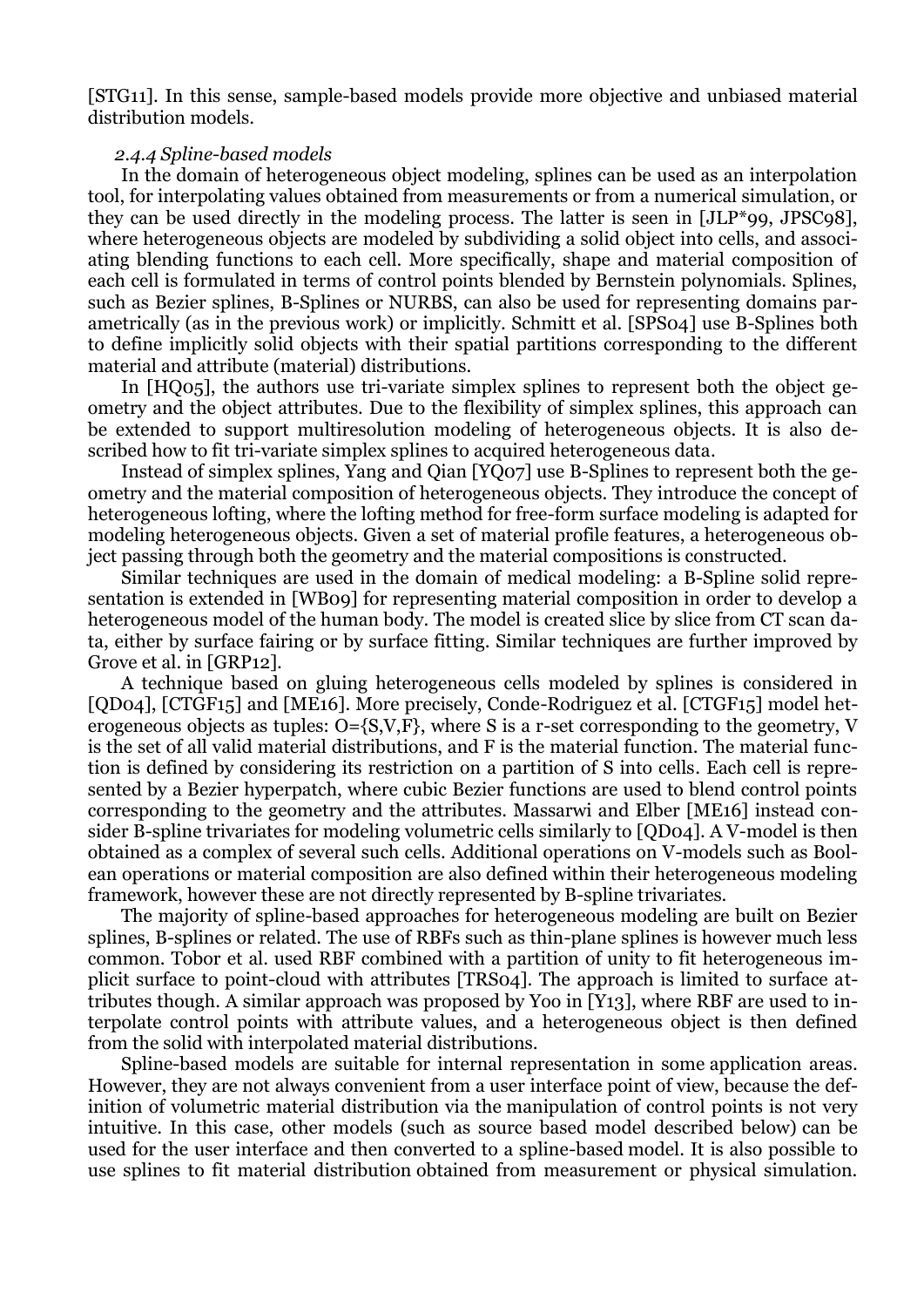Another restriction of spline based models is that they are not closed under set-theoretic operations and need some additional data structures to support such operations.

### *2.4.5 Source-based and feature-based models*

As it is stated in [LMP<sup>\*</sup>04], methods based on volumetric meshing or cellular decomposition do not support simultaneous editing of geometric and material models and introduce approximation errors at early stages of design. Spline-based methods are not intuitive for designers although can serve well for internal material representations.

A source- (or feature-) based description of material distribution is a practical alternative to analytical functions and discrete samples interpolation, and complementary to splinebased methods. It allows the designer to identify some high-level geometric elements or parts of the shape and to assign a material distribution function (homogeneous material in particular) to each of them for creating sources of grading materials [JPSC98, QD98, PCB00, ST02a, BST04, QD04]. It is supposed that materials are blended in the rest of volume, for example, with weights proportional to some distance measure for each of the selected elements. Material fractions are interpolated for the points inside the volume according to these weights.

Early works on feature-based FGM representations [JPSC98, PCB00, PC03] proposed to assign some material distribution functions to elements of object boundary (vertices, edges or faces) and then to blend them for the interior points of the volume using inverse distance weighting. The work [LMP\*04] proposes to numerically solve Laplace's equation to compute material blending from the boundary conditions derived from the material compositions assigned to surface or volume features. A lofting operation is used in [SK04] to blend between lower-dimensional material features, which can be automatically detected through an optimization process based on object's functional requirements and constraints [SK05, SK08].

In [JPSC98, ST02a, ST02b], grading material sources (fixed references, origins of material variation) can be points, lines and planes arbitrarily placed in space as well as outer object boundary surface. Each grading source is associated with three partitions of the heterogeneous object: an effective grading region, where the material composition function is changing from 0 to 1, and two complimentary regions, where this function is constant, 0 and 1 respectively. The material composition at the given point within the effective region is evaluated according to the distance of this point from each source. Volume fractions of all materials at any point have to form a partition of unity. The work [GWB\*12] uses 3D polylines or spline curves as material sources and skeletal-based functions defined in the local coordinates for modeling continuous material properties such as porosity or permeability in geological modeling.

This method has found its further generalization in [BST04], where sources are replaced by material features each represented by its own scalar field (continuous function) and having prescribed material properties, and the transfinite interpolation [RSST01] used to obtain the material distribution at the given point in space based on the functions defining material features or their normalizations with distance properties. The work [P00] mentions practical difficulties of using such an approach because of the computationally expensive conversion of parametric surface boundaries to implicit surfaces defined by scalar fields and conversion of complex boundary models to constructive models with R-functions [S07]. A discrete version of the feature-based model for a regular grid with applications in additive manufacturing was presented in [ZLL09]. The step-like transition functions between space partitions [YQZT14] can be considered an extension to the case where there is no gap between neighbouring material features sharing a common boundary. This approach is especially suitable for simulating physical fields within heterogeneous objects [TS05] and to extend product development process specifications [BFSS08]. Blending between several material features was further developed in [OK11] with imposed relations and constraints on them. Offset curves of feature boundaries and their optimized metamorphosis are used to define the material composition between several materials maintaining the relations and satisfying the constraints. In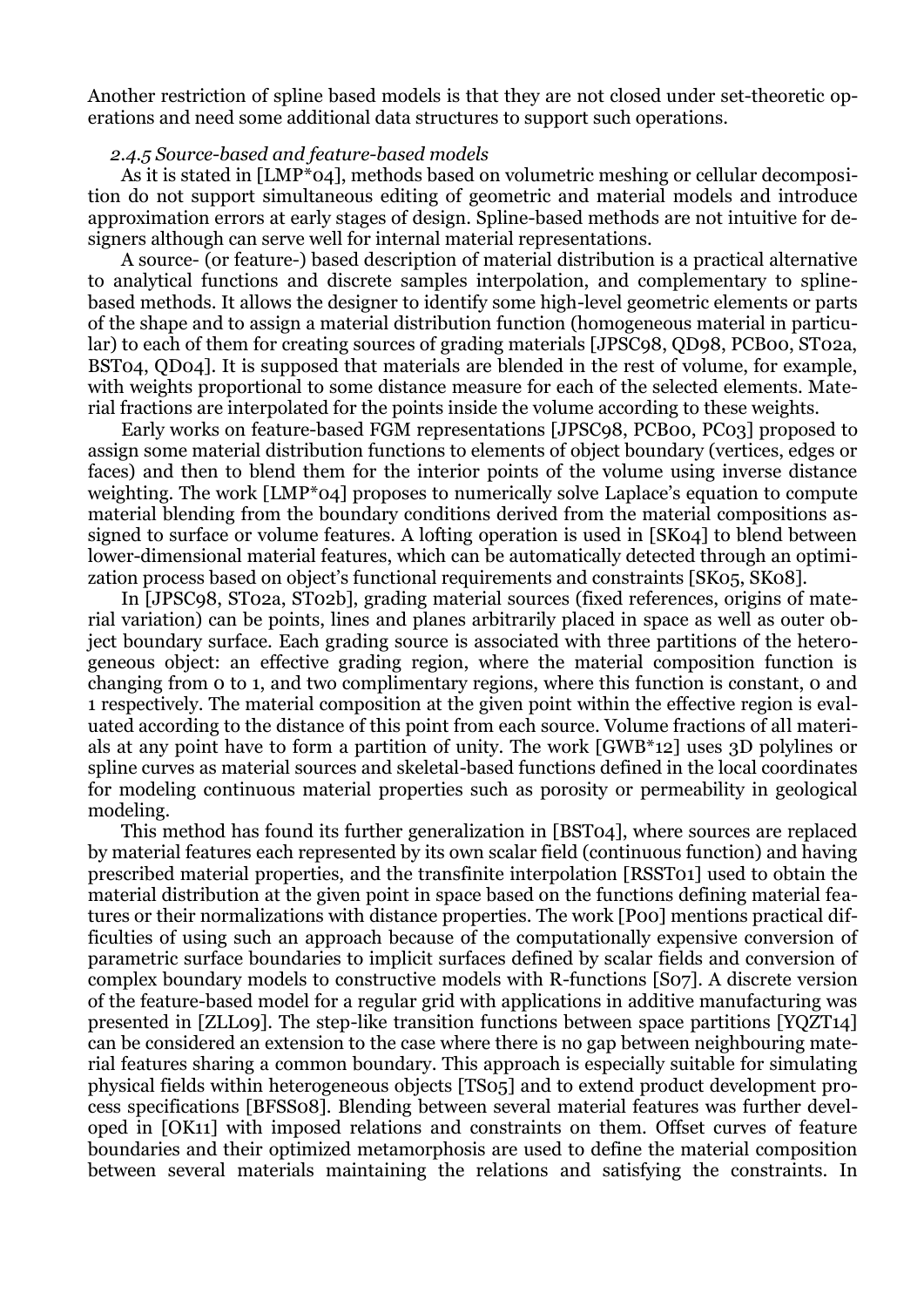[TOII08] the authors propose an interactive method for placing exemplar 3D texture patches according to a user-defined volumetric tensor field.

Using Euclidean distance to interpolate between material sources or features not always provides intuitive results, especially in the case of quite complex shapes. To take the object shape into account, Euclidean distances can be replaced by interior distance measures evaluated as the minimal length of the path between any two object points, which completely belongs to the interior or the surface of the object [FSP15]. In general, the interior distances can be expressed in a continuous setting, however, in practical applications usually approximations such as regular grid sampling are used.

### *2.4.6 Compound/constructive models*

An alternative and a complement to the feature-based modeling is a constructive approach to building "compound" models starting from simple primitives (partitions, regions or building blocks) with known material distributions and then combining them with analogues of set-theoretic, blending or other operations applicable to heterogeneous object models. Such a model is characterized by a user-defined or automatically established hierarchy of operations and/or topological relations between different object partitions and material features.

First, we present several specific hierarchical structures developed for heterogeneous objects and serving various purposes.

The system Svlis [B95] was based on an advanced CSG system extended by homogeneous material properties assigned to each primitive and then evaluated for each node of the construction tree. A similar approach was proposed in [KD97] as a mathematical constructive model for solids composed of multiple homogeneous materials. A 3D solid is subdivided into partitions assigned with unique materials. A non-manifold Boundary Representation (BRep) scheme is used to represent such objects. Each partition is homogeneous inside and has an index of material assigned to it. Regularized set-theoretic operations are applied to the solid components as point sets. Corresponding operations on material indices are introduced on the basis of selection by the user of the resulting material for each pair of materials and for each set-theoretic operation.

In spite of the ways homogeneous material regions have been constructed, [CT00] proposes to represent the entire multi-material object hierarchically with a "material tree" of possibly nested boundary surfaces of homogeneous materials. Addition or removal of a homogeneous material region in the object results in rebuilding the tree structure. If the given point belongs to multiple regions, the priority is given to the material index of the region lowest in the tree structure.

Brochu and Schmidt propose in [BS17] to use non-manifold triangle meshes to represent multi-material objects. They describe an interactive interface for letting a user create such non-manifold surface meshes by marking existing objects. They also describe a technique for implementing non-regularized Boolean operations that can be used as a general method for the creation of non-manifold surfaces.

The Hierarchical Feature Tree (HFT) [KT05] structure similarly to BRep hierarchically organizes heterogeneous features with their geometry and material variation dependency relationships. In HFT, k-dimensional heterogeneous features are built from (k-1)-dimensional ones using linear or inverse distance interpolation as well as extrusion and revolution operations. The optimized procedural evaluation of material compositions based on HFT was presented in [KPT12]. While HFT allows for modeling material distribution for a single part, the extended Hierarchical Feature Tree (eHFT) [KT08] supports several object partitions, each associated with its own HFT, thus forming heterogeneous cells combined within a nonmanifold cellular structure.

A volumetric object is decomposed in [WYZG11] into several partitions called regions with each region represented by several Signed Distance Functions (SDF) to its boundary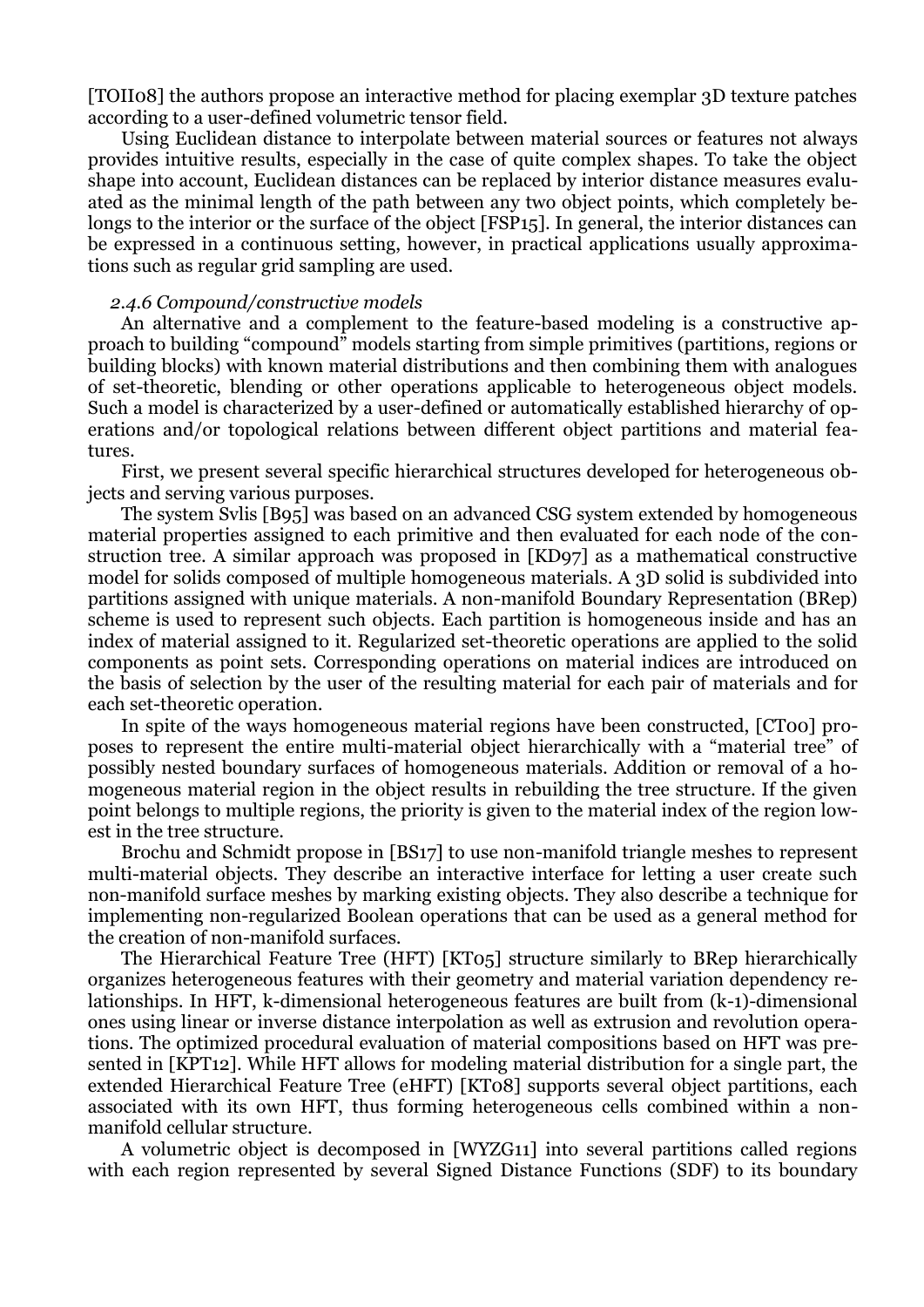parts. A region is uniquely identified by a set of signs of corresponding SDFs, which are organized in a binary tree structure called an SDF tree. Each leaf of this tree corresponds to a region. A material attribute (color in this case) function of point coordinates is assigned to each region. These can be solid colors, solid textures (discussed below) or RBFs interpolating attribute values given at random points of the region. One object can be embedded into a region of another by linking its tree to a leaf node of the containing region thus creating a multi-scale structure.

The reducer tree [CLD\*13] generalizes the material tree and several spatial partitioning data structures, and serves for both specifying object spatial partitions and assigning material distribution to each of them. There are two types of nodes in the reducer tree, namely geometry nodes and material nodes. The entire given object is assigned to the root of the tree. Geometry nodes are internal tree nodes used for specifying spatial partitioning of the object. For example, a B-spline node splits the object into two partitions and serves as a boundary surface between them. Material nodes are leaves of the reducer tree and they assign specific material to the specific spatial partition including FGMs defined by a function of point coordinates.

Some specific operations on material attributes and heterogeneous objects have been developed and can be included in the hierarchical structures presented above. Simple constructive set operations on primitives with assigned different homogeneous materials are described in [ZS04], where one of the materials can dominate in the result due to the selected type of the union operation in composite material or microstructure design. Geometric operations with associated attribute operations are considered in [KBDH99] for the introduced object model. Operations on attributes are applied in conjunction with operations on geometry (such as regularized set operations) to produce an appropriate corresponding attribute model for the resulting geometry. "Combine" is such a typical operation necessary for generating material composition values when combining two heterogeneous objects with set operations. Such an operation can differ for each attribute depending on the individual attribute model. Vector space operations applicable directly to attributes such as summation and multiplication with a scalar are also introduced. The "combine" operation for the material composition was further elaborated in [SD01] by introducing a material Boolean operator, which takes into account the given point location in respect to the intersection area of two objects and interpolates between two material composition functions using the distance to the object boundaries. Similar modifications were applied to derive set operations on source-based heterogeneous objects in [ST02a]. New types of operations such as immersion, insertion and merge were also introduced allowing for various combinations of geometry and material distributions. A prototype heterogeneous CAD system based on set (Boolean) operations over heterogeneous objects is described in [BSD00]. Note that at any point within the object the material is represented as a combination of the primary materials of primitives satisfying the partition of unity of volume fractions and allowing for FGM modeling.

Material composition operations have found further extension in blending composition functions associated with set operations on geometric point sets. By analogy to the featurebased modeling discussed earlier, [SD01] applies the transfinite interpolation [RSST01] to material composition values, where defining functions of geometric primitives and subsets involved in the set operations serve to evaluate the weight for each material composition.

As it was shown in [BST04], blending of material compositions between material features represented by scalar fields can be implemented using the transfinite interpolation [RSST01]. Such a blending operation on material compositions was extended to the space-time domain in [SFA\*15]. For a time dependent transformation of a heterogeneous volume given by its initial and final states, the proposed space-time blending applies the transfinite interpolation in 4D space-time to provide material compositions for intermediate states of the volume object.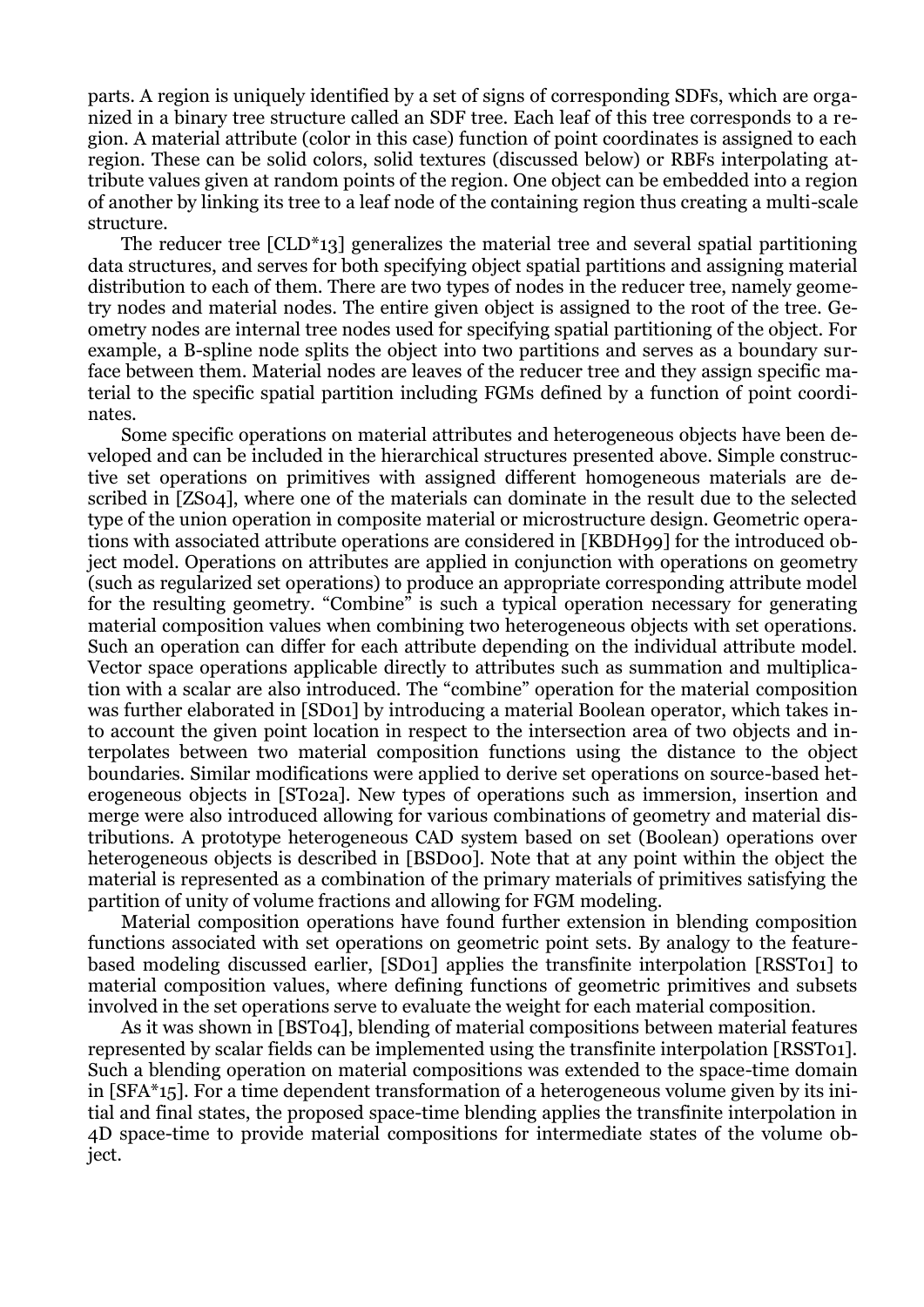Some other types of primitives and operations on heterogeneous objects have been proposed in literature. For a given two-dimensional generator area and a defined path, a swept solid can be generated. With a material composition function defined for the 2D generator, [SD01] specifies material distribution within the 3D swept solid using an additional mapping for the given point in space to the material composition value.

To increase the complexity and irregularity of modeled material distributions, [GT15] introduced material convolution surfaces (primitives) as an extension of the source-based model. A material convolution primitive is a scalar field function of a potential function for a surface primitive (such as point, straight line segment, spline, plane). It provides the means to evaluate the material composition at any given point within the area of primitive influence. This field function for the given primitive is defined by the convolution integral of a binary point membership function defining the material primitive geometry with the "material potential function", which is some typical convolution kernel. The control features of this model in terms of both geometry and materials are discussed in [GT17], which allow the designer to modify material distributions with the purpose of achieving necessary material compositions.

Material composition in [SG17] is also defined as a function of distance from some material reference entity. The geometric object is decomposed using the Medial Axis Transform (MAT). The user needs to specify material compositions at the boundary and at the MAT points. In the object interior, material compositions are interpolated using distance functions to these points. Note that these formulations are quite straightforward for 2D shapes and are much more complicated for the 3D case.

The work [LJJ<sup>\*</sup>17] presents a set of primitive material attribute functions and constructive operations to create 3D solid textures. First, space partitions for attributes are created using geometric primitives such as spheres, cylinders and others. Then, various deformations are applied to create a complex texture. These deformations are controlled by points and straight lines with associated asymmetric and oscillating displacement functions. Genetic operations on created textures are also supported such as random alteration (mutation), functions swapping (cross-over) and others.

The work [AW17] describes a specific operation on creating a transition of a material property interpolated between given values within a prescribed transition region of arbitrary geometry and within the given tolerance. Examples of transition functions are given in the linear, trigonometric and polynomial forms in the Cartesian and cylindrical coordinates. The transfinite interpolation was mentioned by the authors, but not applied in the examples.

#### *2.4.7 Fully procedural models*

In some cases the above-mentioned models are not sufficient to describe material distribution due to some limitations such as difficulties to explicitly identify material features or primitives and operations for constructive modeling. In such a case, tools for fully procedural modeling have to be involved that allow the user to create a procedure taking point coordinates as the minimal input and producing geometric and material property information as output. In some cases a procedure for geometry and material distribution generation followed by direct 3D printer control has to written in a general-purpose programming language [DMO15, BKWO16]. This is very labor intensive and requires involvement of highly skilled developers. We are interested here in different approaches and supporting tools such as special-purpose scripting languages or APIs in general-purpose languages allowing for the evaluation of scalar fields for both geometry and material properties.

In the general area of computer graphics, the research field called solid texturing [P85a, P85b, PCOS10] yielded a number of analytical functions describing objects internal appearance, namely spatial color variations, thus imitating volumetric structures of wood, marble and other complex materials irrespective of objects geometry. Solid texturing functions are compositions of the given basic functions such as pseudo-random solid noise defined by a series of nested trigonometric functions. This approach is further developed in [LJJ17] by deriv-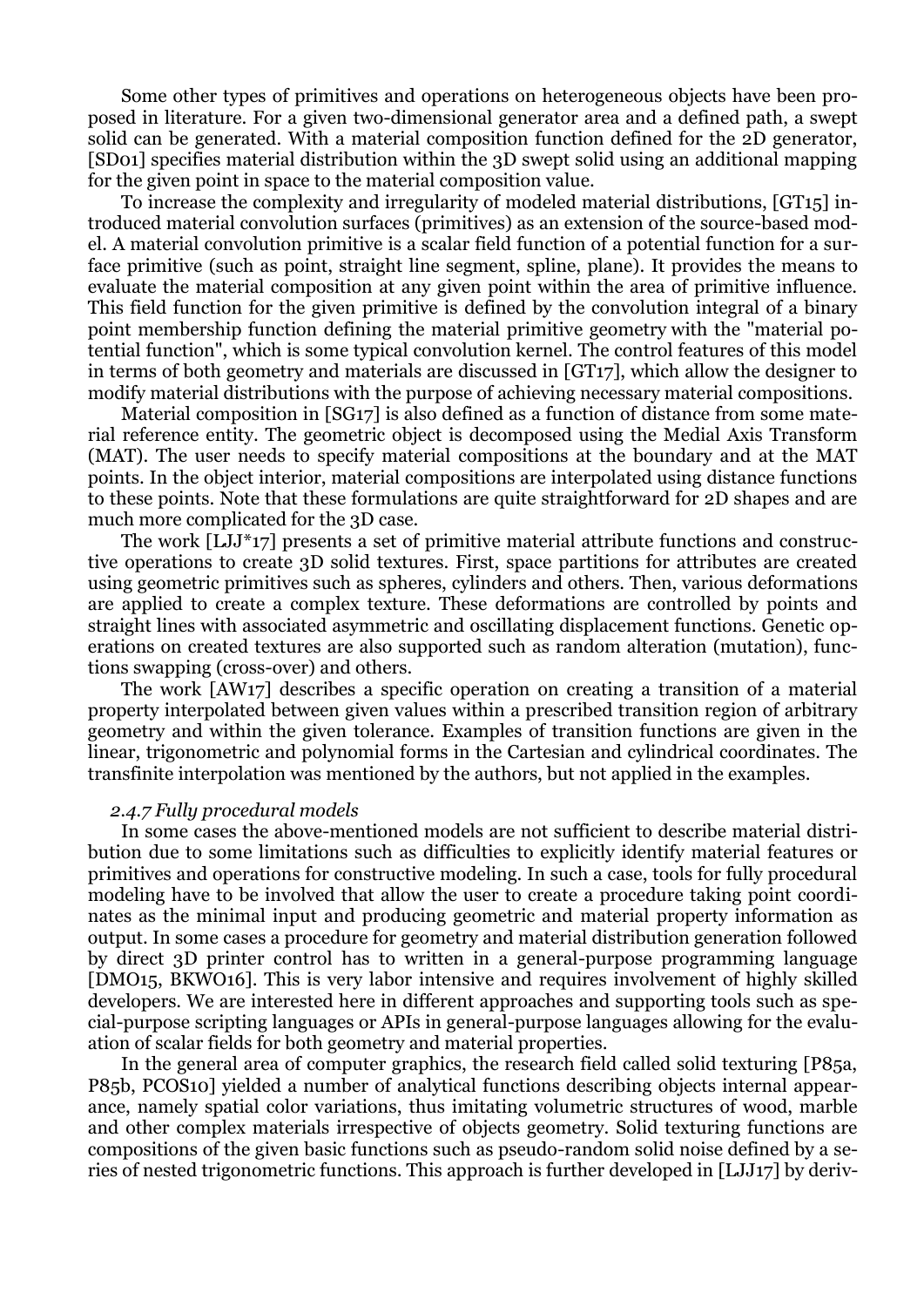ing functions for solid textures as superpositions of basic analytical functions such as exponential and trigonometric ones. Solid texturing is supported in several computer graphics tools such as Renderman Shading Language [HL90], POV-Ray scripting language [PV17] and others.

In a volume modeling setting, extending solid texturing [PH89] introduced base level density modulation functions and their combinations to represent various volumetric natural materials and phenomena with the technique called hypertexturing. This approach was adopted in [PCB99] to modeling spatially varying material distributions with gradients of density modulation functions. The gradient information is controlled interactively using several basic functions, polynomial or spline interpolations of discrete data. These approaches can be considered early steps towards fully procedural generation of volumetric material distributions.

Procedural geometry generation with scalar fields was introduced in the HyperFun language fully supporting FRep [ACF\*99]. Then, it was extended to heterogeneous volume modeling in [PASS01], [CAP\*05], where special arrays can be defined for volumetric material properties. While defining such arrays, full procedural definitions can be used thus introducing locally or globally varying FGM.

In  $\text{ICDM}^*$ 02] a special-purpose scripting language was also introduced for authoring complex volumetric models by specifying both geometric and material properties. The overall object geometry and boundaries between materials are defined with surface meshes converted to continuous distance fields. Each layer is assigned a material type and thickness, which can very procedurally. For example, thickness can be controlled by adding randomness or turbulence to the distance field. Material properties such as density or color can be modified procedurally within the script. Some constructive operations such as scale, union, intersection are also supported.

The work [VWRM13] presents an approach and programming tools for procedurally specifying geometric and material properties for objects to be 3D printed. A special-purpose C-like programming language OpenFL is introduced and its compiler is implemented. The language allows for continuous volumetric material definition evaluated procedurally upon the request based on the distance field to the object surface represented by a mesh. An example of an OpenFL library for procedurally specifying complex materials can be found in [W13]. Such a framework is hard to operate for a non-programming user and an intuitive graphical user interface is needed for them. The authors addressed this issue in [VKWM16] and presented an interactive system called Foundry for designing spatially varying material properties. The interface of the system is built around the graph serving operator as a visual representation of the object generation procedure. Nodes of the graph represent operators and edges represent the dataflow. The operators allow for decomposing space into partitions on the basis of distances from surfaces and other sources; for applying some geometric transformations, and for assigning materials to spatial partitions. The range of available materials includes dual material composites and cellular microstructures, FGMs and biomimetic materials are based on sampled data. Each change made in the operator graph is followed by compilation of the currently designed procedure to its OpenFL-based description.

A hybrid procedural representation is proposed in [MUSA15] for parametric trivariate solids and attributes describing their material and other physical properties. Set operations can be applied to generated solids with attributes [MSA12]. The weights for attributes are computed using SDFs for primitives with maintaining the partition of unity requirement. To practically apply set operations, primitives are also converted to SDFs and R-functions are applied to construct SDF of a complex solid. A declarative programming language is introduced, which is parsed and complied to Java for the further evaluation.

In general, procedural models provide most powerful and flexible means for material definition embracing most of other methods. They are essentially hardware independent and resolution independent. However, the procedural models need special user training to be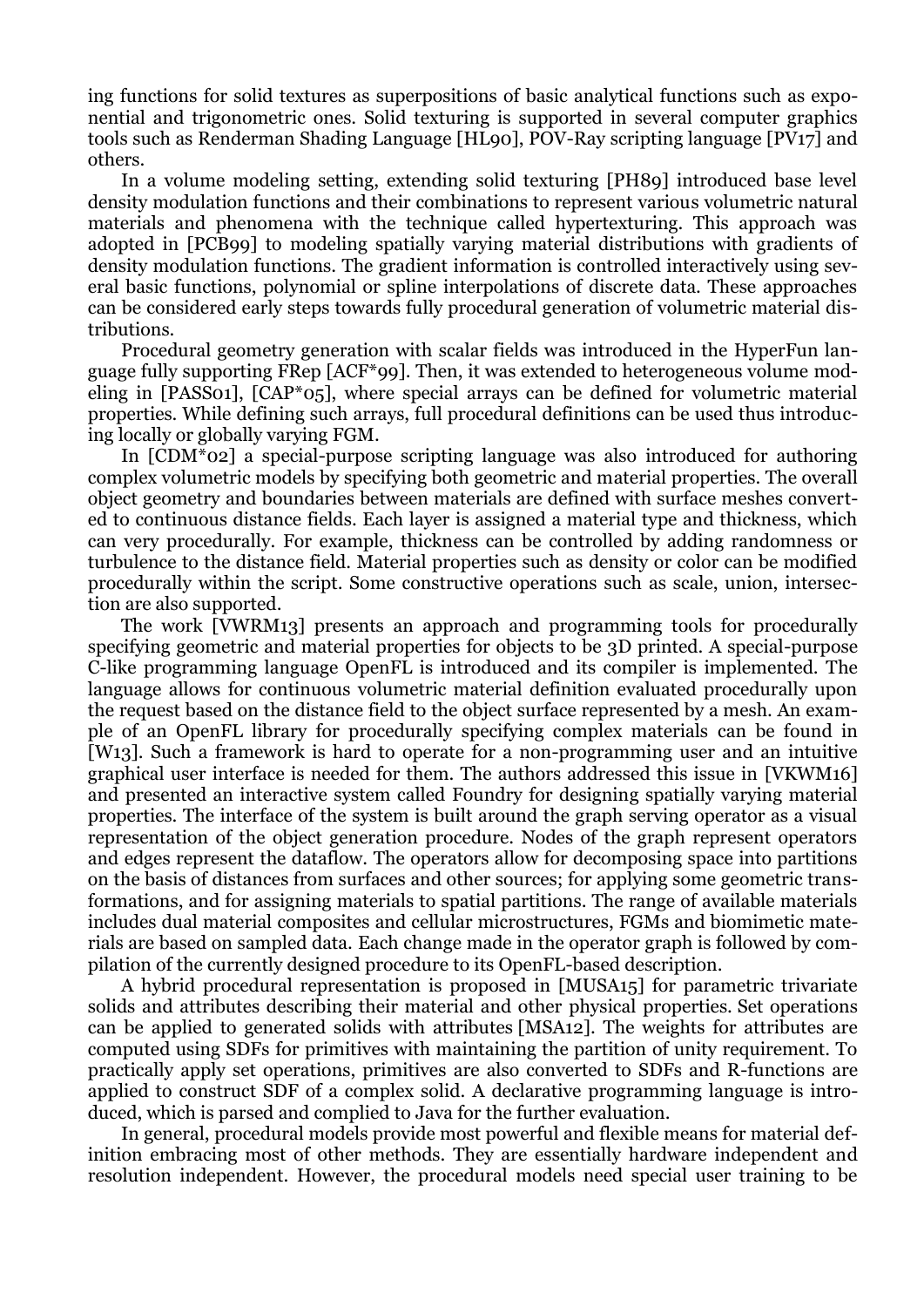used efficiently and require in general additional GUI understanding for non-programming users.

# **3. Challenges of multi-material design and fabrication**

In addition to the technical challenges of heterogeneous object multi-material (HOM) and heterogeneous object (HO) representation, a range of key challenges remain before HOM can be adopted as mainstream practice. Where a variety of solutions are emerging, many questions revolve around which are the most appropriate and useful methods to the scientific, engineering and art communities which will use them.

# **3.1 Representation of materials**

The focus of this survey has been material distribution with continuous scalar fields. There are two general approaches for material representation: the classification of materials and properties as attributes; or the definition of material properties through microstructures. These correspond to compositional heterogeneity and structural heterogeneity, respectively at nano and micro / meso-scales [KT07]. The key challenge to drive forward the adoption of HOM is the choice, compromise, or convergence of these approaches. Put another way, from an HO CAD system-builder's perspective, what is the best way to represent material properties? Should the end-user be working with and designing microstructure geometries or assigning material attributes?

While microstructures more closely resemble the atomic and molecular nature of materials [SBA\*16], it could perhaps be argued that assigning material attributes is more intuitive from a user's perspective. As we shall consider later in this section, there are also issues regarding rendering, interaction paradigm, analysis, fabrication and system integration.

It may be natural to consider the application domain and to choose an appropriate representation scheme. However, convergences and interactions between disciplines, as well as emerging fabrication techniques, could quickly render a system obsolete, inhibit workflow or simply prevent the production of relevant designs. Rather than choosing one or another, we pose an open research question to design a material description which operates interchangeably and seamlessly at different physical scales.

# **3.2 Rendering**

The ability to visualise a HOM is clearly a vital aspect to widespread adoption. Challenges arise here primarily around the speed of rendering, especially at interactive framerates and for dynamic data, but more fundamental questions arise surrounding the most appropriate visualisation strategies to convey interior and multi-material information in an intuitive way for the user.

## *3.2.1 Overview of existing rendering approaches*

Broadly, we can consider two relevant modes of rendering which we will term photorealistic and functional [F03a]. The purpose of photo-realism is to represent an object in a way that it is indistinguishable from a photograph and is therefore useful for final model visualisation. Functional realism presents the same visual information but in a way which clarifies relevant properties in perhaps a more diagrammatical format, such as displaying separate components in different bright colours. The functional realism approach is therefore of great relevance during the content creation process and in applications where it is beneficial to enhance the visualisation of certain aspects of a complex dataset, such as in medical visualisation [PBC16].

Visualisation may then be broken into two further categories: opaque and semitransparent. Opaque rendering largely involves the reduction of the HO to a BRep, for which rendering is traditionally well defined. Such conversion processes clearly depend on the na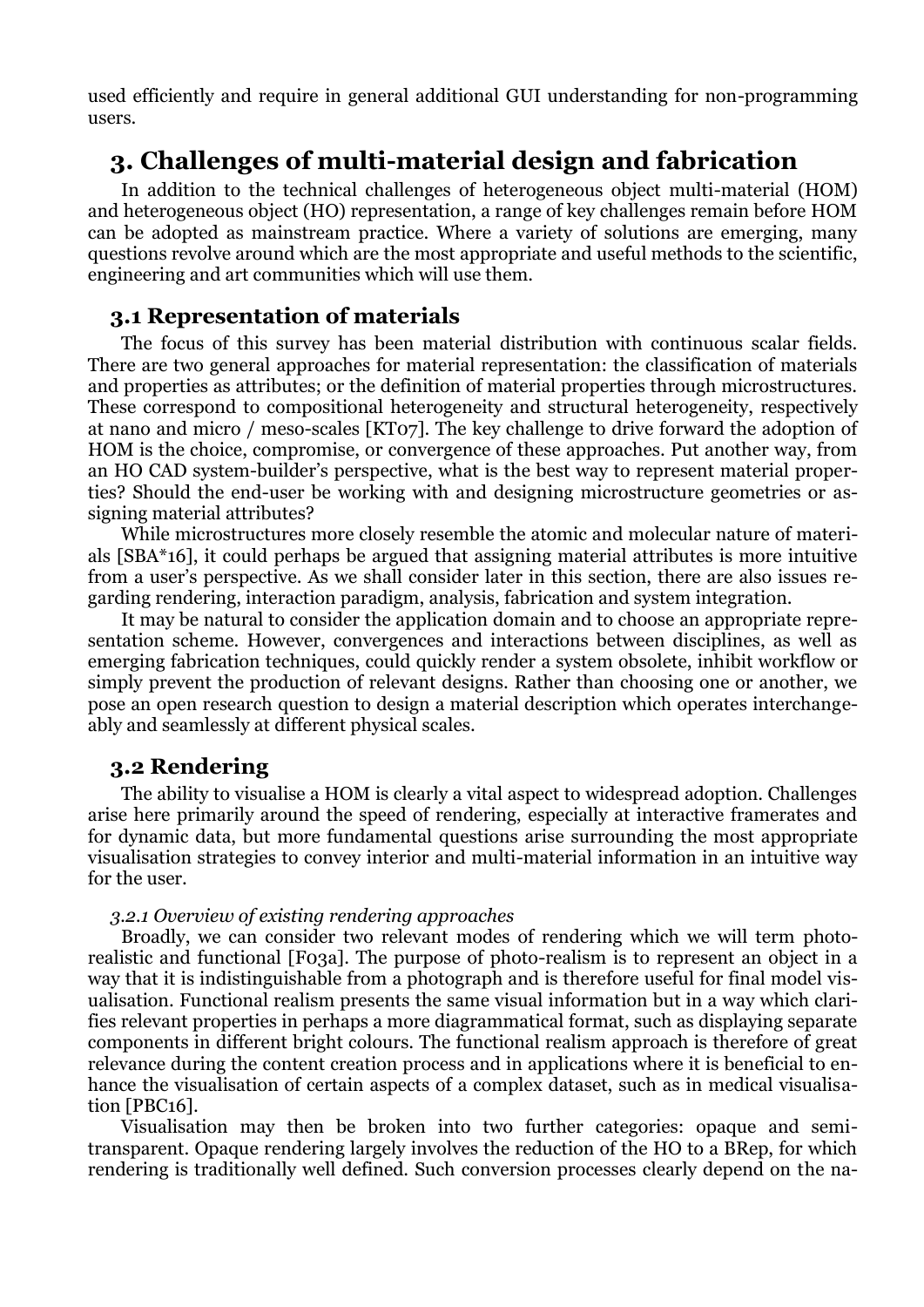ture of the HO representation method, but include the set of isosurface extraction methods such as marching cubes and marching tetrahedra [NY06]. The greatest advantage of this approach is that BRep rendering, especially polygonal meshes, is accelerated by graphics hardware and is therefore possible at interactive framerates. Issues include conversion speed, loss of accuracy and potentially an increase in data size.

The primary challenge for rendering and analysis of HOMs, however, is to visualise not just the exterior boundary but also the interior material distribution. One method is to use clipping geometry to cut into the object and thus reveal interior properties on the intersecting surface. Planes or other non-planar surfaces may be used [EHK\*06]. Such techniques allow for the analysis and accurate interpretation of material distributions, which is especially useful in medical and scientific applications [PB13]. However, they only allow for the visualisation of a small portion of the volume at any particular instance, which may inhibit understanding of the object as a whole.

Semi-transparent HOM rendering may be present as a mixture of transparent and opaque regions. It allows to visualised and analysed internal features and structures. A viewing ray through the volume must be integrated to find the overall light intensity. Common discretizations are based around ray marching, where the volume densities are taken at specific sample points and the illumination and optical density levels are accumulated [PH89].

For realistic rendering it is necessary to consider light that is absorbed, emitted and scattered along the viewing path. At each sample point a phase function is also evaluated to determine the local illumination based on the material properties. Shadows may be added with relative technical ease by marching toward light sources from each sample point. More physically accurate approaches must take into account the single and multiple scattering paths that light takes through an HO, for which a wide range of approaches exist [EHK\*06] [JSYR14].

For a functional rendering approach, physical accuracy is not necessarily a priority, although many aspects are often incorporated. Arbitrary transfer functions are frequently used to determine the mapping between material properties and their optical characteristics, which may be adjusted to emphasise certain aspects [EHK\*06] [LKG\*16] [PBC\*16].

Advantages of semi-transparent rendering are that it potentially displays more information about the model and may be more realistic for some materials which allow to provide more precise analysis of the model features. Primary disadvantages include rendering speed and perceptual issues where views of the object are unclear or specific internal features are difficult to identify. This latter issue is dependent on use-case and is one of the primary motivators for a functional rendering approach.

#### *3.2.2 Key remaining challenges in rendering*

One of the primary disadvantages of semi-transparent HOM rendering is that it can be difficult to distinguish between regions in the volume, especially in depth. While this may not present an issue for relatively simple objects, in some contexts such as medical imaging, it becomes vital. An artist or engineer producing a HOM would need an accurate and effective visualization method that does not create excessive workload through mental demand and minimal effort.

A number of investigations have been conducted to examine user perceptions of volume rendering [JSYR14], especially within medical visualisation [PBC\*16]. However, these studies mostly consider an observer's perspective rather than that of a creator so it is unclear how the requirements and results would map to a different use-case. The challenge therefore remains to identify the 'best' way of presenting a HOM to a content creator. We speculate that this will depend on the context and the discipline and that a variety of techniques may be beneficial.

While general ray marching based techniques may be used in real-time, the quality can be variable. HOMs are typically computationally expensive to sample, when compared to BRep, so relatively few samples may be necessary to maintain interactive framerates. This leads to a poor approximation of the volume rendering integral, potentially resulting in visual artefacts.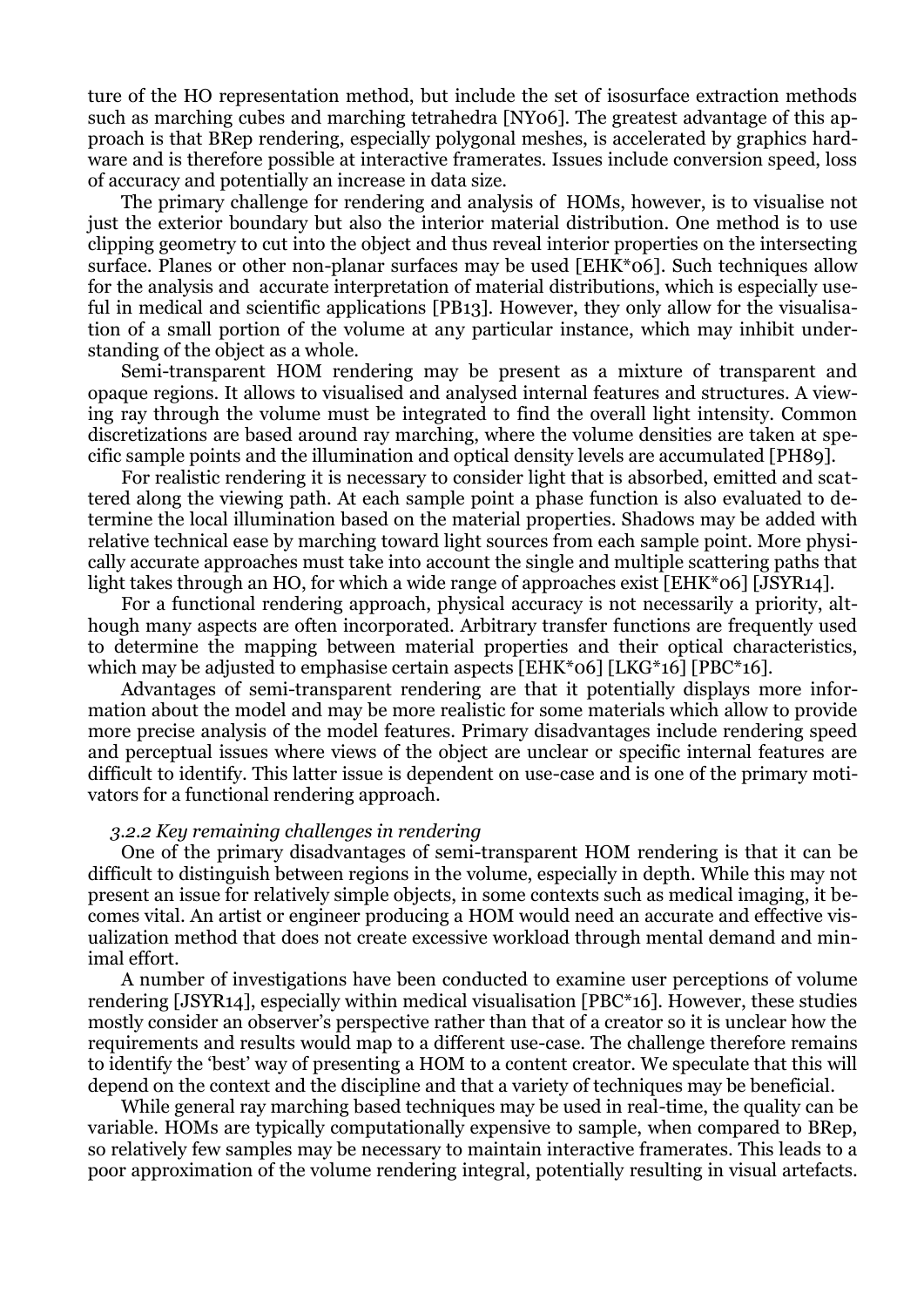Methods to accelerate this are usually limited to handling static geometry, which may be suitable for data obtained by sampling (e.g. medical MRI, CT) but not for fully dynamic data [GKT10]. Further, realistic rendering requires the handling of multiple scattering lighting interactions, again for which there are currently relatively few methods that work with dynamic data [SKP09] [WWH\*10] [CPZ12] [KMM\*17]. More work is therefore needed to support quality rendering of dynamic HOMs.

HOM rendering typically involves significant processing power and memory requirements. While GPU speed and memory specifications continue to improve, data capture and user expectations also progress and there will likely always be datasets that exceed the capacity of commodity hardware. Furthermore, in recent years the speed at which data can be transferred has not kept up with the pace of memory capacity, so the increases cannot be fully utilised for HOM rendering [JSYR14]. The usual approach to rendering large datasets is to divide the data into working sets that fit onto the GPU and then combine the results in some way [EHK\*06] [JSYR14] [BHP15]. The main issues are of scalability, but there is some indication that modern GPU ray-guided approaches offer better performance in this respect [BHP15].

Once it becomes clear which material representation method to pursue, the rendering approach naturally must follow. Materials may be reproduced in realistic or functional manners, usually through the application of measured real-world samples [HS17]. However, a HOM system may be used to define unusual composites which could be difficult to reproduce in the real world, or for which there is limited material information. It is currently unclear how this could be handled in a general sense.

The inclusion of microstructures may present speed costs based on sampling resolution, which would depend on the underlying geometry representation method. However, more fundamental issues will become apparent as the physical scale reduces to the point where features are of comparable size to the wavelength of visible light. At such a point, realistic rendering must take into account the effects of diffraction and interference, which can be especially difficult in real-time [DTS\*14] [TG17].

## **3.3 Creative modeling: content creation**

Content creation is the process of interactively constructing a 3D model by an artist, designer or engineer and is currently poorly defined for HOM [GZR\*15]. In addition to rendering at interactive framerates, this process requires an intuitive interface and an appropriate paradigm for modeling. For boundary definition a number of modeling paradigms exist within the current realm of digital 3D content creation: sculptural (e.g. ZBrush), constructive modeling (e.g., CSG), surface forming, and deformations. Each paradigm is relatively well established and their suitability for particular content types is generally accepted among a broad range of communities. For HOM, the communities are still young, relatively few tools exist and common modeling paradigms are not yet established.

Within HOM the creation problem is not limited to the object's boundary but also the interior material distribution and potentially microstructure formation. As we have seen in this review, a wide variety of approaches have been developed for specifying interior properties. The primary open question regarding content creation is the identification and categorisation of the 'best' way for a designer to create a heterogeneous volume model. While boundary formation is well established there are currently no commonly accepted paradigms for interior material modeling. An increase in tool availability and familiarity by content creators will naturally result in the emergence and domination of appropriate paradigms. To provide some insights, future studies could undertake an in-depth examination of the classes of design problem that HOMs can solve, consider how designers are currently attempting to solve these problems and conduct a detailed examination of their requirements. Following the trend of boundary modeling, the results would likely follow the application domain. An engineer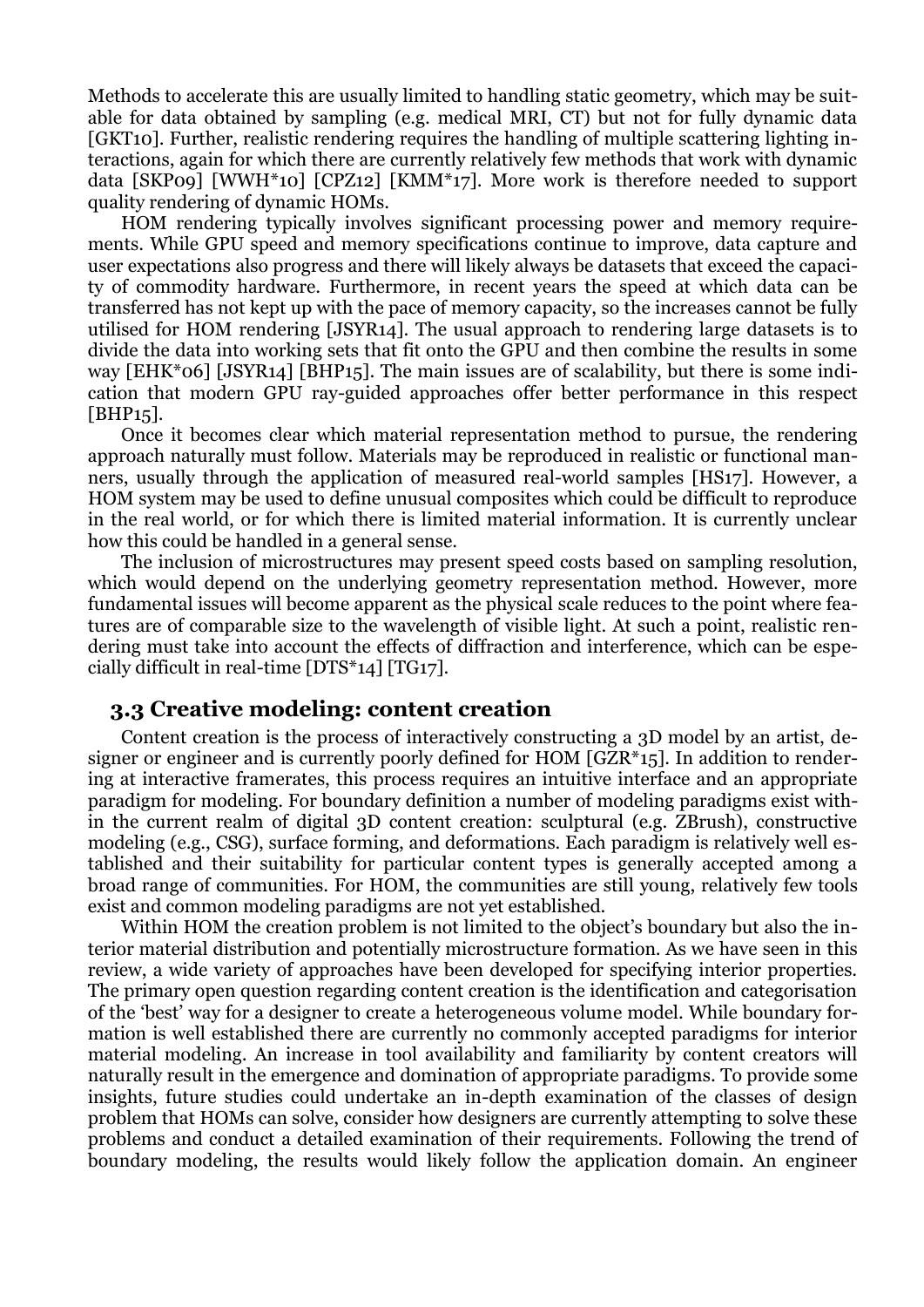would be expected to have very different requirements to an artist, though some overlap may exist.

# **3.4 Fabrication (CAM)**

The potential real-world applications of heterogeneous volume modeling are vast, from aerospace to biology to decorative glass making. In a mathematical or virtual model it is relatively easy to specify multiple materials for a given volume in space, but the physical fabrication of models with such properties is not as straightforward. For the model to be brought into the physical world it must be fabricated, but traditional means are based on homogeneous materials or assemblies of multiple homogeneous parts. The development of FGMs in engineering sectors has expanded traditional techniques to include some heterogeneous fabrication capabilities.

Broadly, FGM fabrication processes have been categorised by [BSM14] into: constitutive, where layers of different material properties are built up; homogenizing, where a sharp interface is converted into a gradient; and segregation, which starts with a homogeneous material that is converted into a gradient. The most flexible of these is considered to be constitutive.

Constitutive fabrication methods can offer flexible control over the gradient and object geometries. Vapour deposition can be used for excellent microstructure control, but is limited to thin surface coatings [BSM14]. A range of casting approaches have been developed [SMD15]**,** which allow smooth gradients but are limited to simple geometries. In powder metallurgy, powder mixtures are packed into layers and fused [EE15] and while good control of the gradient may be achieved in a step-wise fashion, there are again limitations to the geometries that can be handled. Freeform fabrication, also known in its general terms of additive manufacturing (AM) or 3D printing, is broadly able to fabricate both arbitrary gradients and geometries, but resolution remains an issue.

All such fabrication methods are still young and experimental when compared to the manufacturing powerhouses that drive our homogeneous-object-based industries. Active developments seek to reduce and mitigate their issues and to broaden their applicability. Here we shall outline a small subset of generally relevant fabrication challenges.

Material mixing as a process is relatively well defined within techniques such as powder metallurgy. However, while the advantage of AM is its potential for arbitrary gradients and geometries, one key challenge is to ensure adequate mixture of materials.

Discrete approaches of manufacturing generally involve specifying regions of different materials in close spatial proximity [CY08]. Dithering patterns can result in seemingly smoother gradients at a macro-scale [CSPT03, LMP\*04, ZXY04, OKT11, VWRM13, BATU18], but these are naturally resolution dependent and still do not necessarily result in smooth transitions. Multiple plastic filaments may be fused together before deposition [SL17] though initial results are more akin to a discrete approach with distinct sublayers. In general, the material mixing problem remains an open challenge for AM processes.

As described in Introduction and section 3.1, there is an intimate connection between material and microstructure. The manufacture of microstructures with varying properties allows for the variation of mechanical properties [WZL\*18]. It is therefore important that multimaterial fabrication is able to fully support microstructures.

One subset of techniques involves the direct control of the AM hardware in some way, to produce a procedural pattern at the native resolution [DMO15]. Techniques such as viscous thread instability [LL16] have been used to fabricate higher resolution structures than a printer's native resolution. Microstructure variation control has been investigated for metal AM [NCBR18] however, understanding of these processes is still at an early stage [GLD\*16]. Techniques and applications of materials that change properties after their manufacture have also been reviewed as a new direction, with multi-material fabrication as a prerequisite [T14] [XSW17].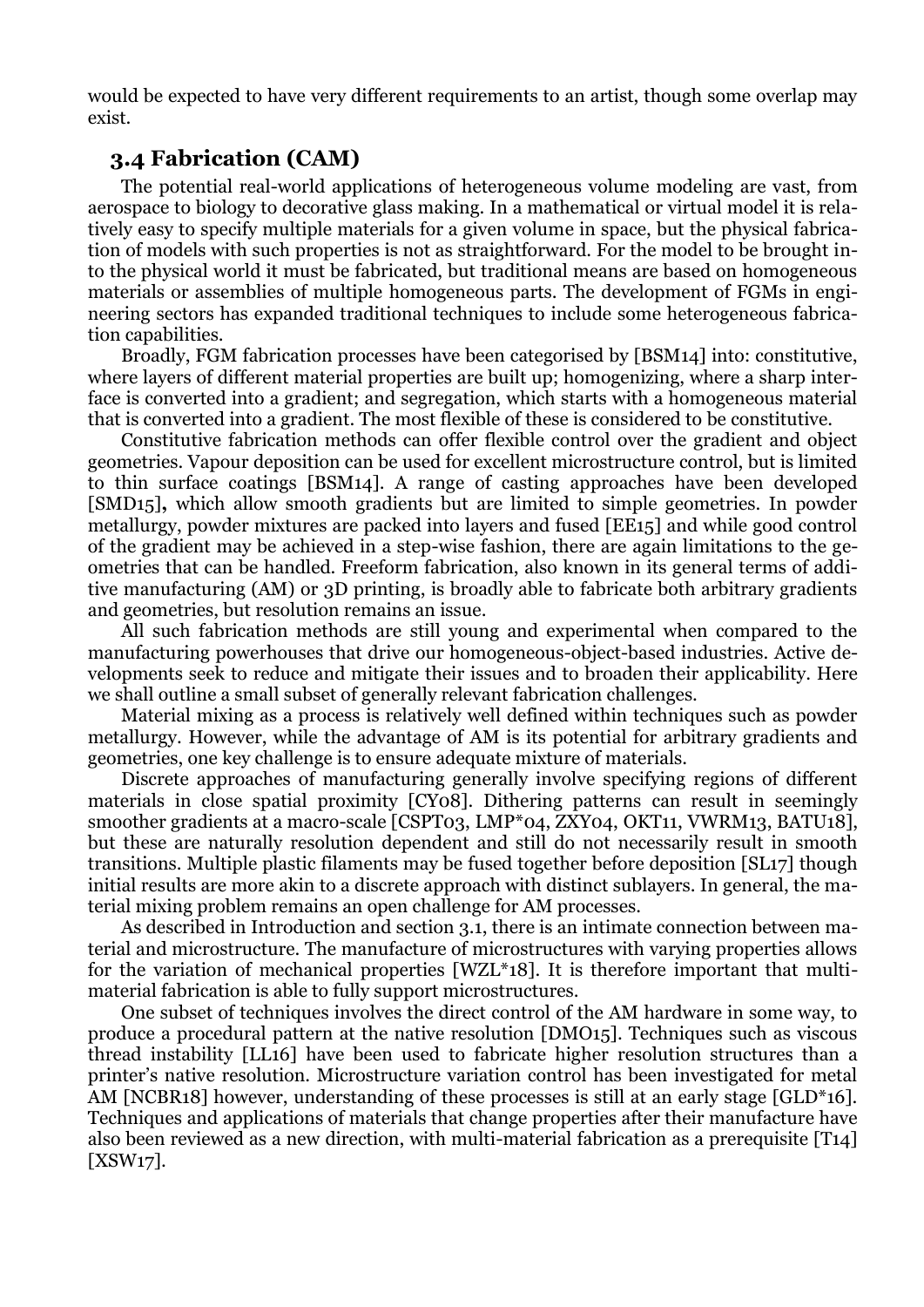One of the major drawbacks of many of these techniques is that they are highly dependent on specific hardware or manufacturing technology, so the results may be difficult to transfer and model in the general sense. The broader adoption of HOs will require that any fabrication methods are reproducible with well-defined material properties [GZR\*15] and as such that their properties will match those predicted through analysis techniques.

It is of vital importance to engineering applications that manufactured materials can be relied upon for their physical properties. This means that the computer model must be fabricated into a real-world object in a consistent manner, such that its physical properties closely match with its predicted (modeled) properties. Critical components must undergo a battery of tests and inconsistencies can result in costly delays. Such requirements present key challenges for multi-material heterogeneous objects, especially considering that conventional measurement techniques are not well suited to test graded materials [BKT\*17]. Dependencies on individual hardware, manufacturers, proprietary and closed technologies, or any other factor that implies no guarantee of at least medium-term continuation, are also unlikely to be conducive to widespread engineering adoption. The primary challenge then, is for the maturation of the experimental fabrication techniques into a reliable manufacturing industry, with an established workflow and appropriate set of standards.

# **3.5 Challenges in system integration and architecture**

The primary open challenge is the development of a complete HO solution, which allows heterogeneous multi-material objects to be modeled, analysed and fabricated.

As identified in [WLW08, GT15], substantial work has been undertaken in developing representation schemes for HOs but there is comparably little treatment of their integration into a full CAD environment. The majority of current commercial CAD systems are based on BRep or homogeneous volumes, but given the efforts required to build a CAD system most attempts at heterogeneous multi-material modeling are usually proposed as extensions to existing systems [GT15] or use existing systems for geometry definition [ZCF05]. The requirements of HO modeling are not necessarily compatible with the system features provided by BRep CAD systems. HO modeling typically requires processing steps to evaluate geometry or material distribution which can lead to fundamentally different requirements for each subsystem that needs to sample or handle the model [QD03]. A number of researchers therefore do not advocate extending existing systems, but rather develop their own bespoke approaches [QD03 WLW08].

Analysis is an important stage in the modern modeling process and may generally be considered a prerequisite for adoption in engineering applications [STG11]. Existing techniques for forward integration (analysis) and inverse integration (shape and / or material optimisation) were reviewed in section 2.4.2 and the problem is generally considered an open one for HOs. Once solutions are found, they must be integrated into a system with appropriate workflow. Further, additional considerations include: how to handle microstructures and multiscale geometry [LS18]; the integration of HO analysis into a CAD/CAE system; the choice of appropriate interaction paradigm; and appropriate dataflow and file exchange formats that can handle complex engineering-scale multi-material HOs with microstructures.

Some attempts have been made at defining a feature set for HO systems, which we can expand upon as a result of our survey:

- Heterogeneous Multi-Material Object representation scheme must:
	- o Be compact and exact
	- o Include material definition
	- o Operate interchangeably and seamlessly at different physical scales
	- o Support complex solids, both in geometry and material distribution
- Rendering support must:
	- o Run at interactive speeds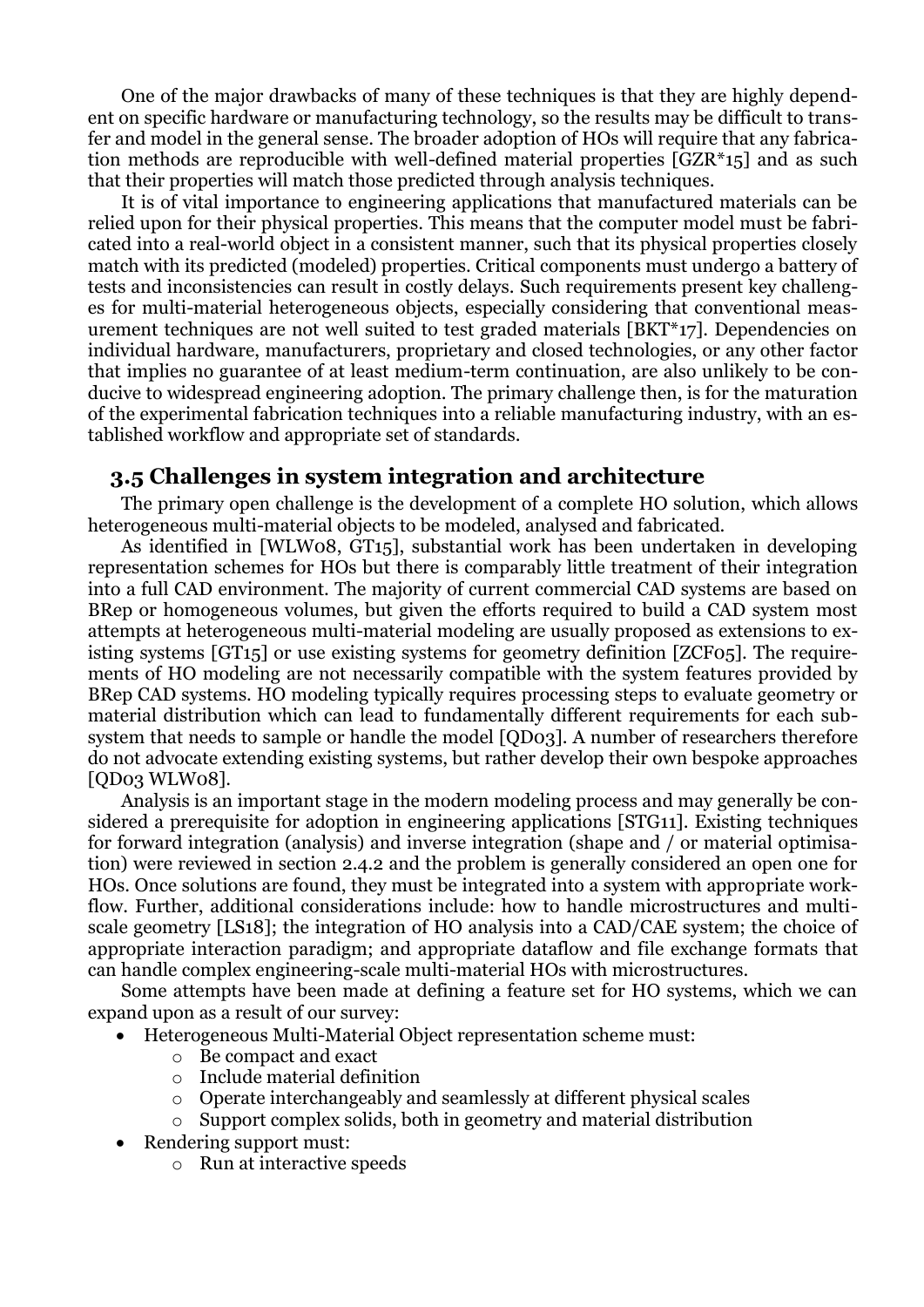- o Offer an intuitive and simultaneous visualisation of geometry, topology and material information
- Modeling approach must:
	- o Be intuitive
	- o Support definition and modification of geometry, topology and material distribution at multiple physical scales
- Dynamic models:
	- o Must allow for spatial and time dependent material distributions
	- o *(This has implications across multiple sub-systems)*
- CAX integration:
	- o Analysis: forward integration as a minimum, preferably inverse integration to allow optimisation of shape and materials as part of workflow
	- o Shape and material properties must be fully available to CAE subsystem
	- o Compatible with industrial standards for data exchange.

# **4. Conclusion**

This survey covers rapidly growing important area of multi-material modeling, rendering, visual analysis and fabrication. Techniques of software rendering, interactive design, and different types of fabrication are outlined. The main difficulty is outlined, namely lack of standards and supporting software tools, especially for AM. Requirements to new CAD software system are formulated.

# **References**

[A12] Allaire, G. (2012). Shape optimization by the homogenization method (Vol. 146). Springer Science & Business Media.

[ABC\*00] Armstrong, C., Bowyer, A., Cameron, S. et al., Djinn. A Geometric Interface for Solid Modeling, Information Geometers, Winchester, UK, 2000.

[ACF\*99] V. Adzhiev, R. Cartwright, E. Fausett, A. Ossipov, A. Pasko, V. Savchenko, HyperFun project: a framework for collaborative multidimensional F-rep modeling, Implicit Surfaces '99, Eurographics/ACM SIGGRAPH Workshop (Bordeaux, France, September 13-15 1999), J. Hughes and C. Schlick (Eds.), 1999, pp. 59-69.

[AKK\*02] Adzhiev, V., Kartasheva, E., Kunii, T., Pasko, A., Schmitt, B.: Hybrid cellularfunctional modeling of heterogeneous objects, Journal of Computing and Information Science in Engineering, vol. 2, 2002, pp. 312-322.

[ASTM11] ASTM Standard. Standard Specification for Additive Manufacturing File Format (AMF), version 1.1, July 2011.

[AW17] G. Ameta, P. Witherell, A novel transition region representation for additive manufacturing for graded materials, structures and tolerances, Proceedings of the ASME 2017 International Design Engineering Technical Conferences and Computers and Information in Engineering Conference IDETC/CIE 2017, Volume 1, paper No. DETC2017-68390, 2017, V001T02A013, 10 pages.

[B00] Buhmann, M. D. (2000). Radial basis functions. Acta Numerica 2000, 9, 1-38

[B06] Belyaev, A. On transfinite barycentric coordinates. In Proceedings of the fourth Eurographics Symposium on Geometry Processing (pp. 89-99). Eurographics Association.

[B95] A. Bowyer, Svlis: Introduction and User Manual, Information Geometers, UK, 1995,128 p.

[BATU18] A. Brunton, C. Arikan, T. Tanksale, P. Urban, 3D Printing Spatially Varying Color and Translucency, ACM Transactions on Graphics, Volume 37 Issue 4, August 2018, Article No.157

[BFP13] A. Belyaev, P.-A. Fayolle, A. Pasko, Signed Lp-distance fields, Computer-Aided Design, Volume 45, Issue 2, February 2013, pp. 523–528.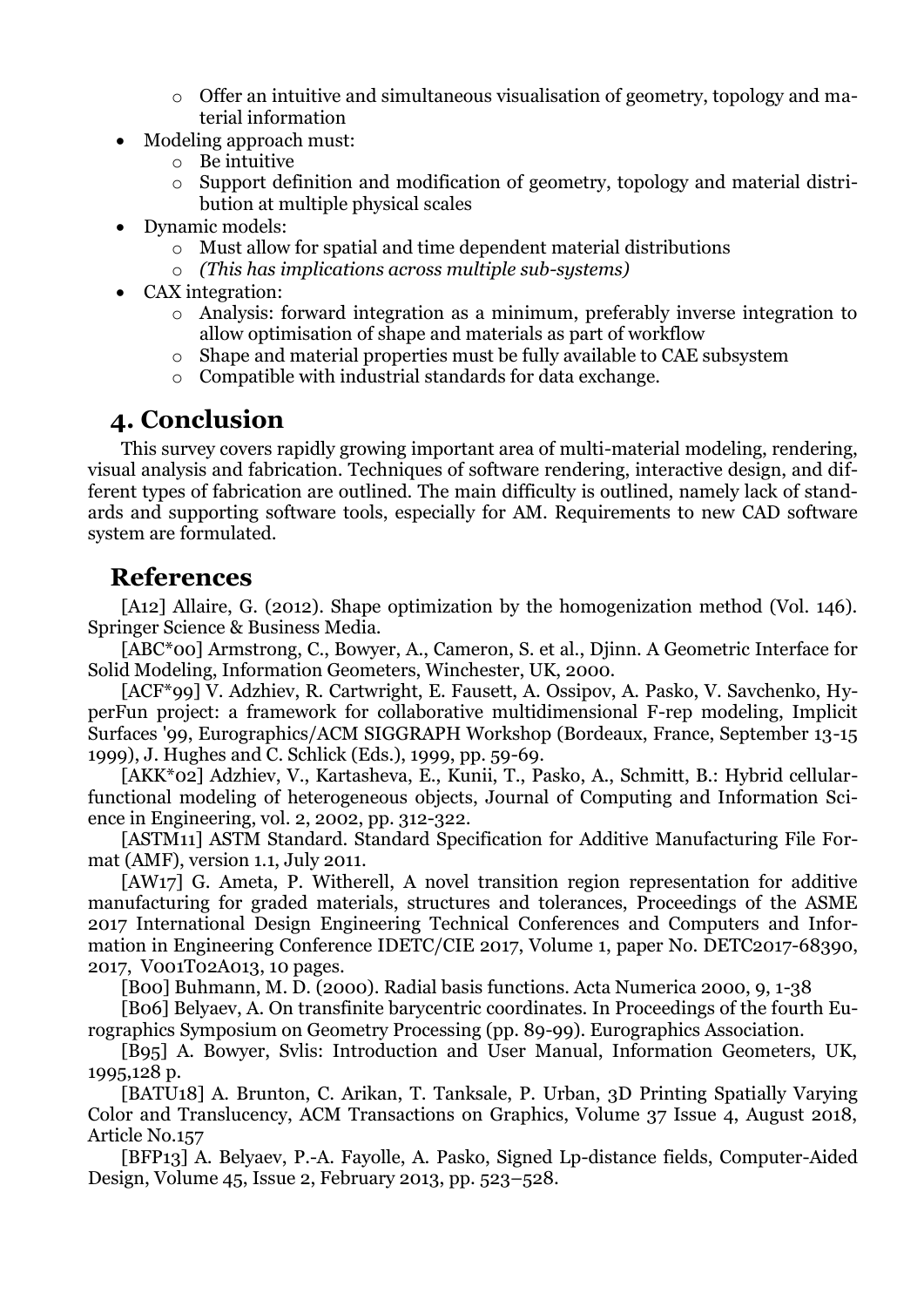[BFSS08] Biswas, A., Fenves, S. J., Shapiro, V., and Sriram, R., 2008, "Representation of Heterogeneous Material Properties in the Core Product Model," Eng. Comput.,24, pp. 43–58.

[BHP15] J. Beyer, M. Hadwiger, H. Pfister. 2015. State-of-the-Art in GPU-Based Large-Scale Volume Visualization. Comput. Graph. Forum 34, 8 (December 2015), 13-37. DOI: https://doi.org/10.1111/cgf.12605

[BKK\*15] L. Branets, V. Kubyak, E. Kartasheva, V. Shmyrov, D. Kandybor, Capturing geologic complexity in a simulation grid, SPE Reservoir Simulation Symposium (23-25 February, Houston, Texas, USA), SPE-173270-MS, Society of Petroleum Engineers, 2015.

[BKT\*17] Valmik Bhavar, Prakash Kattire, Sandeep Thakare, Sachin patil and Dr. RKP Singh, 2017. A Review on Functionally Gradient Materials (FGMs) and Their Applications. IOP Conf. Ser.: Mater. Sci. Eng. 229 012021

[BKWO16] Christoph Bader, Dominik Kolb, James C. Weaver, Neri Oxman, Data-driven material modeling with functional advection for 3D printing of materially heterogeneous objects, 3D Printing and Additive Manufacturing. Jun 2016, 3(2): 71-79.

[BSD00] Bhashyam S, Shin KH, Dutta D. An integrated CAD system for design of heterogeneous objects. Rapid Prototyping J 2000;6(2):119–35.

[BSM14] Bohidar, S.K., Sharma, R. and Mishra, P.R., 2014. Functionally graded materials: A critical review. International Journal of Research, 1(4), pp.289-301.

[BST04] A. Biswas, V. Shapiro, and I. Tsukanov, Heterogeneous material modeling with distance fields, Computer Aided Geometric Design, vol. 21, no. 3, 2004, pp. 215–242.

[BTG15] E. Bohl, O. Terraz, D. Ghazanfarpour, Modeling fruits and their internal structure using parametric 3Gmap L-systems, The Visual Computer, Volume 31, Issue 6–8, 2015, pp. 819–829.

[BS17] T. Brochu, R. Schmidt, Geometric Modeling of Multi-Material Printed Objects, Eurographics 2017, Short Papers, A. Peytavie and C. Bosch (Eds.).

[CAP\*05] R. Cartwright, V. Adzhiev, A. Pasko, Y. Goto, T. Kunii, Web-based shape modeling with HyperFun, IEEE Computer Graphics and Applications, vol. 25, No. 2, 2005, pp. 60-69.

[CDM\*02] Cutler, B., Dorsey, J., McMillan, L., Muller, M., Jagnow, R.: A procedural approach to authoring solid models. In: ACM SIGGRAPH, pp. 302{311 (2002)

[CCZ16] Mingtao Cui, Hongfang Chen, Jingling Zhou, A level-set based multi-material topology optimization method using a reaction diffusion equation, Computer-Aided Design 73 (2016) 41–52.

[CLD\*13] D. Chen, D. I. W. Levin, P. Didyk, P. Sitthi-amorn, W. Matusik, Spec2Fab: A Reducer-Tuner Model for Translating Specifications to 3D Prints, ACM Transactions on Graphics (SIGGRAPH 2013), Volume 32 Issue 4, July 2013, Article No. 135

[CPZ12] Chen, G., Peers, P., Zhang, J. et al. 2012. Real-time rendering of deformable heterogeneous translucent objects using multiresolution splatting. Visual Computer (2012) 28: 701. https://doi.org/10.1007/s00371-012-0704-1

[CS08] Jiaqin Chen, V. Shapiro, Optimization of continuous heterogeneous models, Heterogeneous Objects Modeling and Applications, Lecture Notes in Computer Science, Volume 4889, 2008, pp. 193-213.

[CSPT03] Cho W, Sachs EM, Patrikalakis NM, Troxel DE. A dithering algorithm for local composition control with three-dimensional printing. Comput Aided Des 2003;35: 851–867.

[CT00] Chiu WK, Tan ST. Multiple material objects; from CAD representation to data format for rapid prototyping. Comput Aided Des 2000;32:707–17.

[CTGF15] F. Conde-Rodríguez, J.-C. Torres-Cantero, Á.-L. García-Fernández, F.-R. Feito-Higueruela, A Comprehensive framework for modeling heterogeneous objects, The Visual Computer, 08/2015

[CWW13] K. Crane, C. Weischedel, M. Wardetzky, Geodesics in Heat: A New Approach to Computing Distance Based on Heat Flow, ACM Transactions on Graphics 32(5), 2013.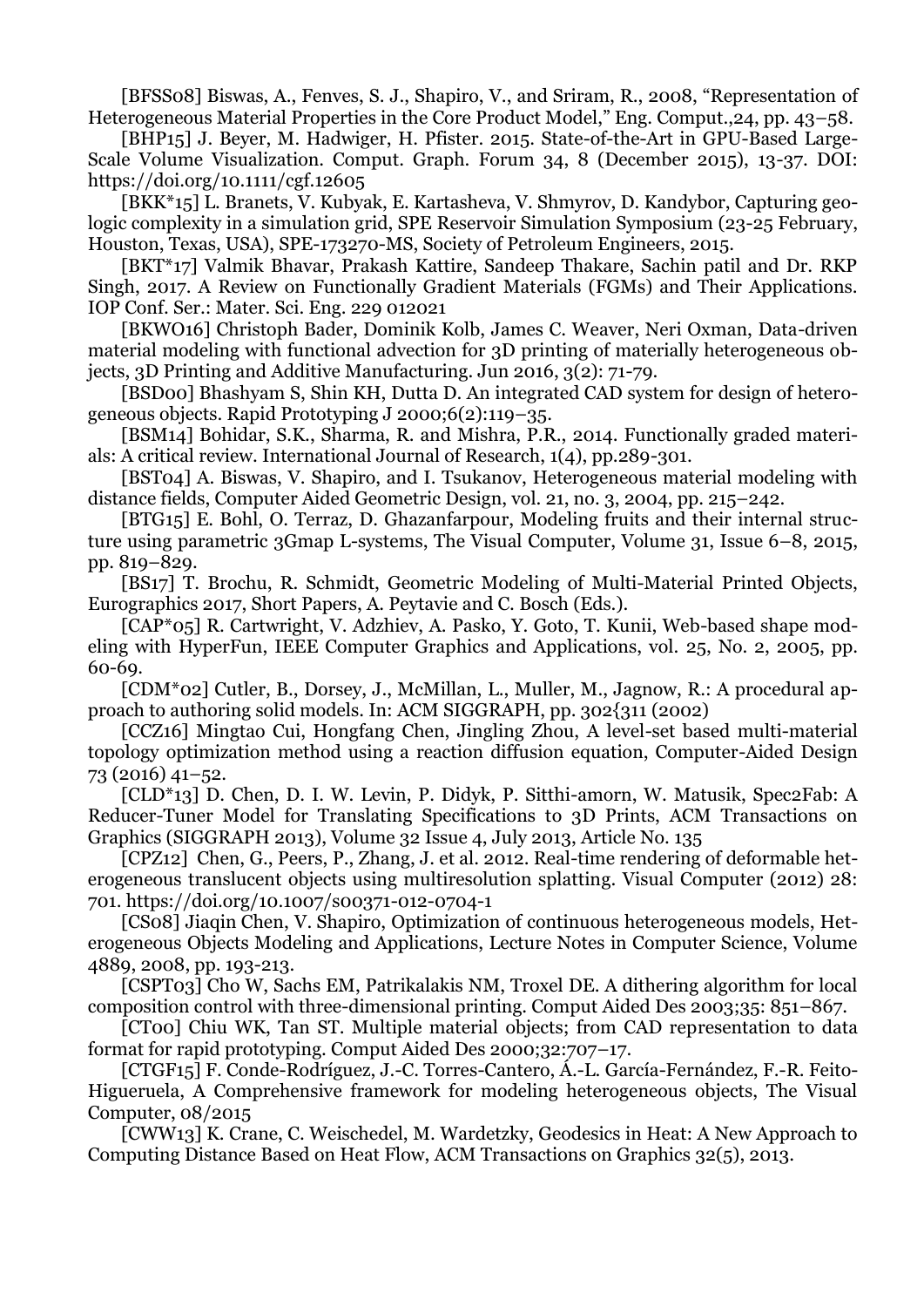[CY08] Chiu WK, Yu KM. Direct digital manufacturing of three-dimensional functionally graded material objects, Comput Aided Des 2008;40:1080–1093.

[DF09] Dyken, C., & Floater, M. S. (2009). Transfinite mean value interpolation. Computer Aided Geometric Design, 26(1), 117-134.

[DMO15] J. Duro-Royo, L. Mogas-Soldevila, N. Oxman, Flow-based fabrication: An integrated computational workflow for design and digital additive manufacturing of multifunctional heterogeneously structured objects, CAD, 2015

[DTD\*15] E.L. Doubrovski, E.Y. Tsai, D. Dikovsky, J.M.P. Geraedts, H. Herr, N. Oxman, Voxel-based fabrication through material property mapping: A design method for bitmap printing, Computer-Aided Design, Volume 60, Pages 3-13 (March 2015)

[DTS\*14] Dhillon, D., Teyssier, J., Single, M., Gaponenko, I., Milinkovitch, M., Zwicker, M. (2014), Interactive Diffraction from Biological Nanostructures. Computer Graphics Forum, 33: 177-188. doi:10.1111/cgf.12425

[DZK06] R. Dwivedi, S Zekovic, R. Kovacevic, Field feature detection and morphingbased process planning for fabrication of geometries and composition control for functionally graded materials, Journal of Engineering Manufacture 220(10):1647-1661, 2006.

[EE15] El-Wazery, M.S. and El-Desouky, A.R., 2015. A review on functionally graded ceramic-metal materials. Journal of Materials and Environmental Science, 6(5), pp.1369-1376.

[EHK\*06] K. Engel, M. Hadwiger, J. Kniss, C. Rezk-salama, D. Weiskopf. 2006. Real-Time Volume Graphics. A. K. Peters, Ltd., Natick, MA, USA.

[F03a] Ferwerda, James. (2003). Three Varieties of Realism in Computer Graphics. Proceedings of SPIE - The International Society for Optical Engineering. 5007. 10.1117/12.473899.

[F03b] Floater, M. S. (2003). Mean value coordinates. Computer aided geometric design, 20(1), 19-27.

[FKR05] Floater, M. S., Kós, G., & Reimers, M. (2005). Mean value coordinates in 3D. Computer Aided Geometric Design, 22(7), 623-631.

[FPA11] O. Fryazinov, A. Pasko, V. Adzhiev, BSP-fields: An exact representation of polygonal objects by differentiable scalar fields based on binary space partitioning, Computer-Aided Design, vol. 43, no. 3, March 2011, pp. 265-277.

[FPSM06] P.-A. Fayolle, A. Pasko, B. Schmitt, N. Mirenkov, Constructive heterogeneous object modeling using signed approximate real distance functions, Journal of Computing and Information Science in Engineering, ASME Transactions, Vol. 6, No. 3, September 2006, pp. 221-229.

[FSP15] O. Fryazinov, M. Sanchez, A. Pasko, Shape conforming volumetric interpolation with interior distances, Computers & Graphics, vol. 46, 2015, pp. 149-155.

[FST06] M. Freytag, V. Shapiro, I. Tsukanov, Field modeling with sampled distances, Computer-Aided Design 38 (2006) 87–100.

[FVP13] O. Fryazinov, T. Vilbrandt, A. Pasko, Multi-scale space-variant FRep cellular structures, Computer-Aided Design, Volume 45, Issue 1, 2013, pp. 26–34.

[GLD\*16] Galarraga, H., Lados, D.A., Dehoff, R.R., Kirka, M.M., Nandwana, P. Effects of the microstructure and porosity on properties of Ti-6Al-4V ELI alloy fabricated by electron beam melting (EBM) (2016) Additive Manufacturing, 10, pp. 47-57.

[GKT10] V. Gupta, K. Kasana, P. Tandon, Computer Aided Design Modeling for Heterogeneous Objects, International Journal of Computer Science Issues, Vol. 7, Issue 2, No 5, March 2010, pp. 31-38.

[GKT12] Gupta V, Kasana KS, Tandon P. Reference based geometric modeling for heterogeneous objects. Comput Aided Des Appl 2012;9(2):155–65.

[GRP12] Olya Grove, Khairan Rajab and Les A Piegl, Heterogeneous modeling of medical image data using B-spline functions, Proc IMechE, Part H: J Engineering in Medicine 226(10), 2012, 737–751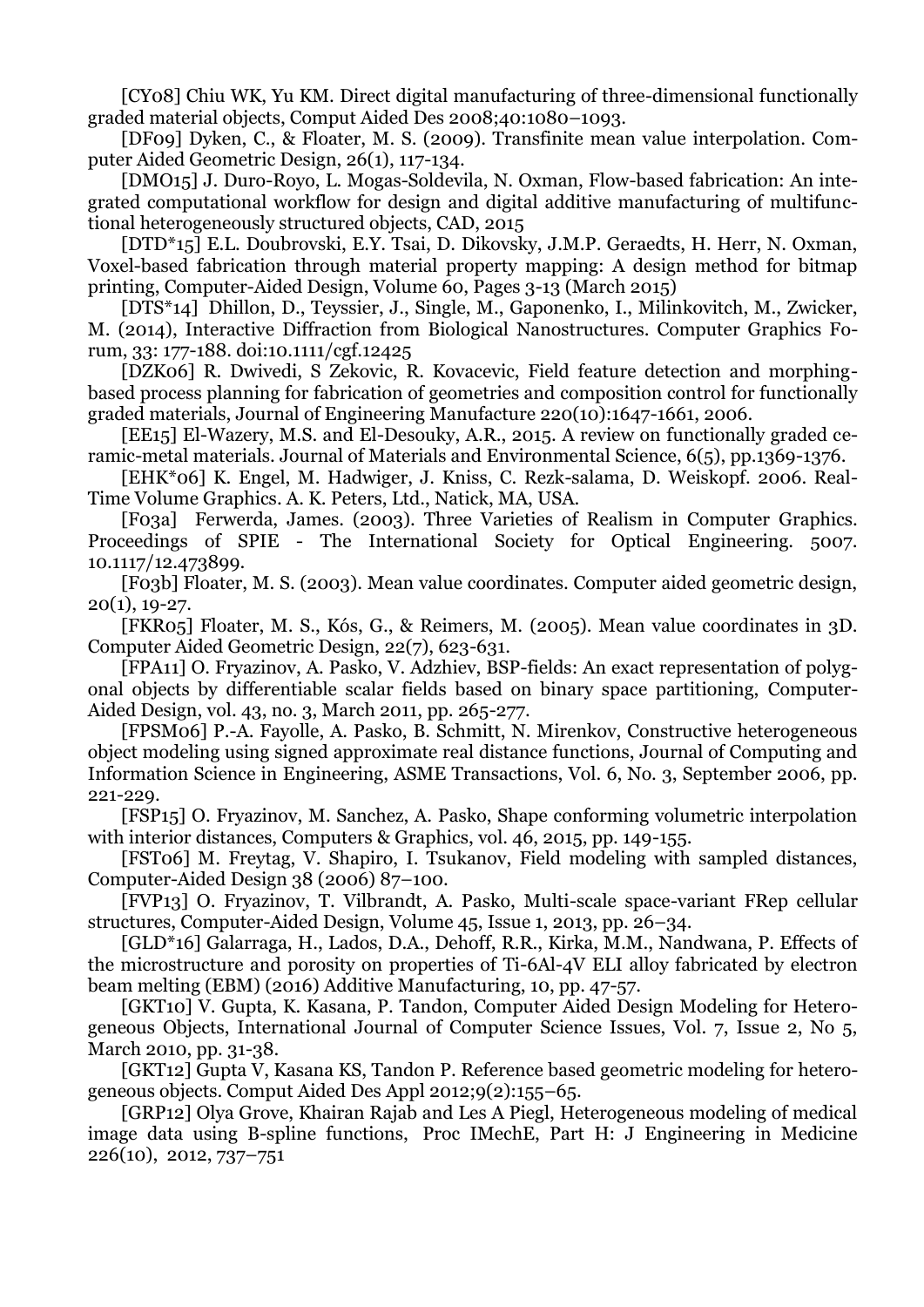[GT15] V. Gupta, P. Tandon, Heterogeneous object modeling with material convolution surfaces, Computer-Aided Design, Volume 62, May 2015, Pages 236-247

[GT17] V. Gupta, P. Tandon, Heterogeneous Composition Adaptation With Material Convolution Control Features, *J. Comput. Inf. Sci. Eng* 17(2), 021008 (Feb 16, 2017)

[GV07] Goupee, A. J., & Vel, S. S. (2007). Multi-objective optimization of functionally graded materials with temperature-dependent material properties. Materials & design, 28(6), 1861-1879.

[GW74] Gordon, W. J., & Wixom, J. A. (1974). Pseudo-harmonic interpolation on convex domains. SIAM Journal on Numerical Analysis, 11(5), 909-933.

[GWB\*12] Xiuli Gai, Xiao-hui Wu, [L. Branets,](https://www.onepetro.org/search?q=dc_creator%3A%28%22Branets%2C+Larisa%22%29) K. Sementell, G. Robertson, Concept-Based Geologic Modeling Using Function Form Representation, SPE-161795-MS, Abu Dhabi International Petroleum Conference and Exhibition, [Society of Petroleum Engineers,](https://www.onepetro.org/search?q=dc_publisher%3A%28%22Society+of+Petroleum+Engineers%22%29) Abu Dhabi, UAE, Abu Dhabi International Petroleum Conference and Exhibition, Abu Dhabi, UAE, 2012.

[GZR\*15] Wei Gao, Yunbo Zhang, D. Ramanujan, K. Ramani, Yong Chen, C. Williams, C. C.L. Wang, Yung C. Shin, Song Zhang, P. Zavattieri, The status, challenges, and future of additive manufacturing in engineering, Computer-Aided Design 69, December 2015, pp. 65–89

[H98] C. M. Hoffmann, Geometric and Solid Modeling. Morgan Kaufmann Pub, 1998, 337 pp.

[HFBG02] Huang J, Fadel GM, Blouin VY, Grujicic M. Bi-objective optimization design of functionally gradient materials. Mater Des 2002;23:657.

[HL09a] Hiller, J., Lipson, H., STL 2.0: a Proposal for a Universal Multi-Material Additive Manufacturing File Format, Solid Freeform Fabrication Symposium (SFF'09), Austin, TX, USA, 2009, pp. 266-278

[HL09b] Hiller, J., Lipson, H., Design automation for multi-material printing

[HL09c] Hiller J, Lipson H. Design and analysis of digital materials for physical 3D voxel printing. Rapid Prototyp J 2009;15:137–49.

[HMM11] J.Y. Hascoet, P. Muller, P. Mognol, Manufacturing of complex parts with continuous functionally graded materials (FGM), International Solid Freeform Fabrication Symposium, University of Texas at Austin, USA, 2011, pp. 557-569.

[HP14] HP Multi Jet Fusion technology, Technical White Paper, 4AA5-5472ENW, Hewlett-Packard, October 2014.

[HS99] Hiyoshi, H., & Sugihara, K. (1999). Two generalizations of an interpolant based on Voronoi diagrams. International Journal of Shape Modeling, 5(02), 219-231.

[HS00] Hiyoshi, H., & Sugihara, K. (2000, May). Voronoi-based interpolation with higher continuity. In Proceedings of the sixteenth annual symposium on Computational geometry (pp. 242-250). ACM.

[HS17] Heinzl, C. and Stappen, S. (2017), STAR: Visual Computing in Materials Science. Computer Graphics Forum, 36: 647-666. doi:10.1111/cgf.13214

[HSS14] Hoffmann C., Shapiro V., Srinivasan V., Geometric interoperability via queries, Comput Aided Des 2014;46:148–59.

[HW13] I. Horváth and Y. Wang (Eds.), Computer-aided multi-scale materials and product design, Special issue, Computer-Aided Design, Volume 45, Issue 1, 2013.

[HQ05] Hua J., He Y., Qin H., Trivariate simplex splines for inhomogeneous solid modeling in engineering design. Journal of Computing and Information Science in Engineering 5, 2 (2005), 149–157.

[Joo] T. Jackson, Analysis of Functionally Graded Material Object Representation Methods, PhD Thesis, MIT, 2000.

[JLP\*99] Jackson T., Liu H., Patrikalakis N., Sachs E., Cima M., Modeling and designing functionally graded material components for fabrication with local composition control. Materials and Design 20, 2-3, (1999), pp. 63–75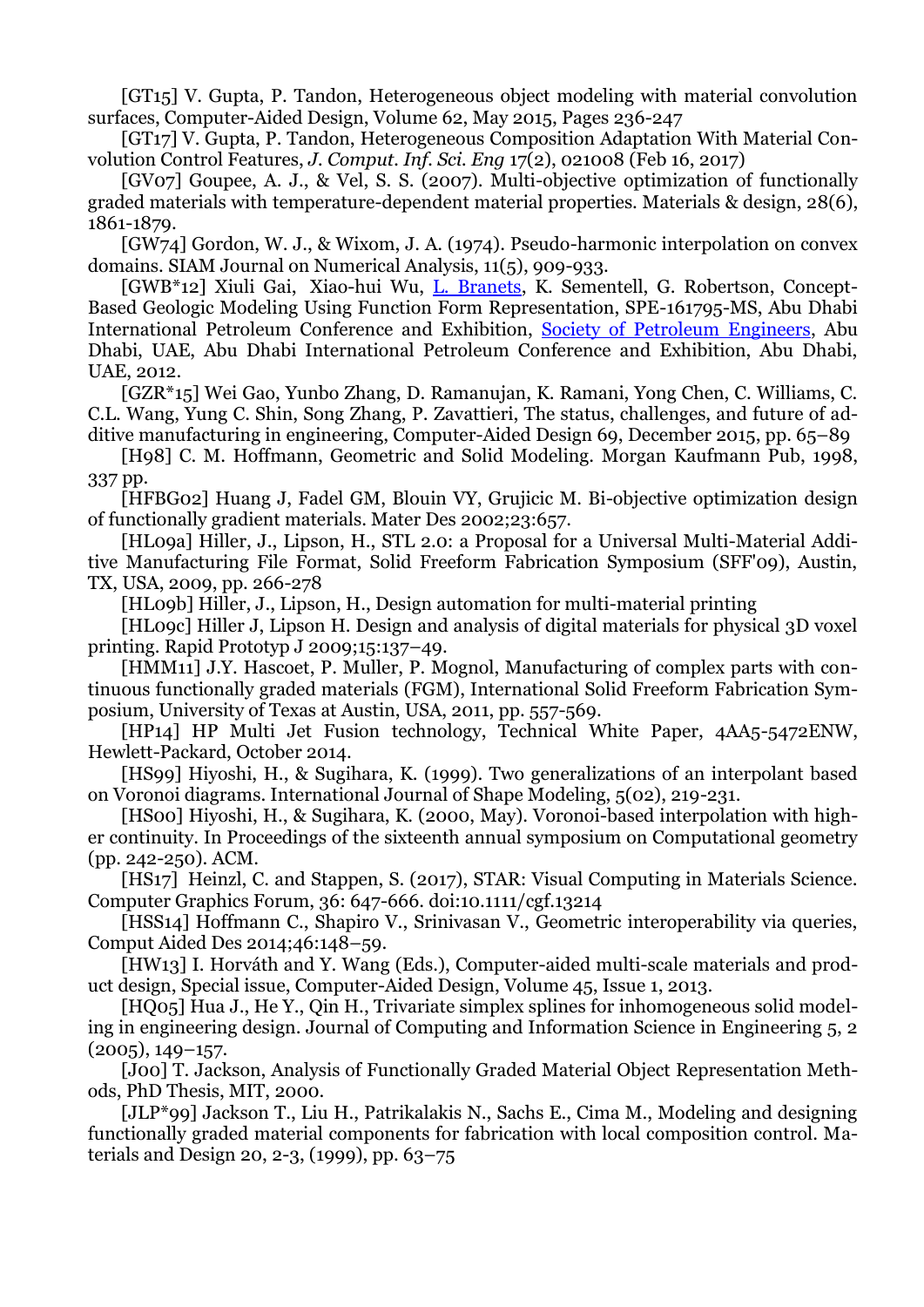[JLW07] Ju, T., Liepa, P., & Warren, J. (2007). A general geometric construction of coordinates in a convex simplicial polytope. Computer Aided Geometric Design, 24(3), 161-178.

[JPSC98] Jackson, T. R., Patrikalakis, N. M., Sachs, E. M., and Cima, M. J., 1998, Modeling and Designing Components With Locally Controlled Composition, Proceedings of Solid Freeform Fabrication Symposium, Austin, TX.

[JSYR14] Jönsson, D. , Sundén, E. , Ynnerman, A. and Ropinski, T. (2014), A Survey of Volumetric Illumination Techniques for Interactive Volume Rendering. Computer Graphics Forum, 33: 27-51. doi:10.1111/cgf.12252

[JSW05] Ju T., Schaefer S. and Warren J., Mean value coordinates for closed triangular meshes. ACM Trans. Graph., 24, 2005, 561–566.

[KBDH99] V. Kumar, D. Burns, D. Dutta, C. Hoffmann, A framework for object modeling, Computer-Aided Design, vol. 31, No. 9, 1999, pp. 541-556.

[KD97] V. Kumar, D. Dutta, An approach to modeling multi-material objects, Fourth Symposium on Solid Modeling and Applications, ACM SIGGRAPH, 1997, pp. 336-345.

[KD98] Kumar, V. and D. Dutta, "An Approach to Modeling and Representation of Heterogeneous Objects," ASME J of Mechanical Design, 120:4, 659-667, Dec 1998.

[KFC\*07] Kopf, J., Fu, C. W., Cohen-Or, D., Deussen, O., Lischinski, D., & Wong, T. T. (2007). Solid texture synthesis from 2d exemplars. ACM Transactions on Graphics (TOG),  $26(3)$ , 2.

[KMM\*17] S. Kallweit, T. Müller, B. Mcwilliams, M. Gross, J. Novák. 2017. Deep scattering: rendering atmospheric clouds with radiance-predicting neural networks. ACM Trans. Graph. 36, 6, Article 231 (November 2017), 11 pages. DOI: <https://doi.org/10.1145/3130800.3130880>

[KPT12] X.Y. Kou, G.T. Parks, S.T. Tan, Optimal design of functionally graded materials using a procedural model and particle swarm optimization, Computer-Aided Design, Volume 44, Issue 4, April 2012, Pages 300-310.

[KT05] Kou, X.Y. and S.T. Tan, A hierarchical representation for heterogeneous object modeling*.* Computer-Aided Design, 2005. **37**(3): p. 307-319.

[KT07] Kou XY, Tan ST. Heterogeneous object modeling: A review, Comput Aided Design 2007;39:284–301.

[KT08] Kou, X.,Tan, S., Heterogeneous object design: an integrated CAX perspective, in Heterogeneous Objects Modelling and Applications, Lecture Notes in Computer Science, vol 4889, Springer, 2008, pp. 42–59.

[LFAB14] Shuangyan Lei, M. Frank, D. Anderson, T. Brown, A method to represent heterogeneous materials for rapid prototyping: the Matryoshka approach, Rapid Prototyping Journal, Vol. 20, Iss 5, 2014, pp. 390 – 402

[LJJ\*17] Shufang Lu, Xiaogang Jin, Aubrey Jaffer, Fei Gao, and Xiaoyang Mao, Solid Mathematical Marbling, IEEE Computer Graphics and Applications, 2017, 37(2): 90-98.

[LKG\*16] Ljung, P. , Krüger, J. , Groller, E. , Hadwiger, M. , Hansen, C., Ynnerman, A. (2016), State of the Art in Transfer Functions for Direct Volume Rendering. Computer Graphics Forum, 35: 669-691. doi:10.1111/cgf.12934

[LL16] Lipton, Jeffrey I., Lipson, Hod, 2016, 3D Printing Variable Stiffness Foams Using Viscous Thread Instability, Nature Scientific Reports, 6, 29996. <https://doi.org/10.1038/srep29996>

[LMP\*04] Liu, H., Maekawa, T., Patrikalakis, N. M., Sachs, E. M., & Cho, W. (2004). Methods for feature-based design of heterogeneous solids. Computer-Aided Design, 36(12), 1141-1159.

[LS15] Xingchen Liu, V. Shapiro, Random heterogeneous materials via texture synthesis**,**  Computational Materials Science, Volume 99, March 2015, pp. 177-189

[LS17] Xingchen Liu, V. Shapiro, Sample-Based Synthesis of Functionally Graded Material Structures, J. Comput. Inf. Sci. Eng 17(3), 031012, 2017, Paper No: JCISE-16-2054.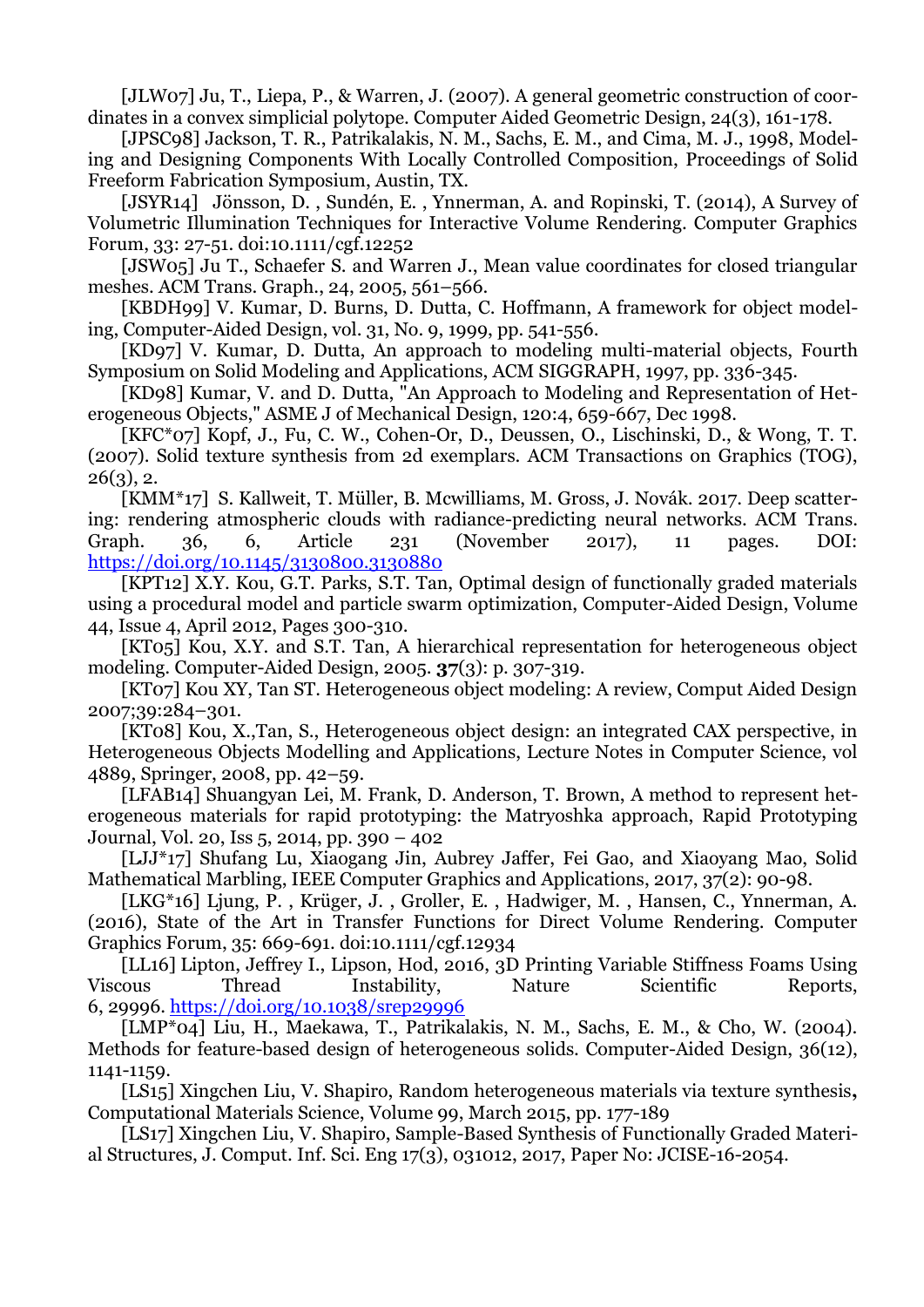[LS18] Xingchen Liu, V. Shapiro, Multiscale shape–material modeling by composition, Computer-Aided Design, Volume 102, September 2018, Pages 194-203.

[M<sub>15</sub>] Monolith User's Guide, Monolith, October 2015.

[ME16] F. Massarwi, G. Elber, A B-spline based Framework for Volumetric Object Modeling, Computer-Aided Design, 2016

[MKR\*99] Functionally Graded Materials: Design, Processing and Applications, Y. Miyamoto, W. A. Kaysser, B. H. Rabin, A. Kawasaki, R. G. Ford (Eds.), Kluwer Academic Publishers, Boston, 1999.

[MRP95] Markworth AJ, Ramesh KS, Parks WP. Review - modeling studies applied to functionally graded materials. J Mater Sci, 1995;30:2183 –2193.

[MS95] Markworth, A. J., and Saunders, J. H., 1995, "A Model of Structure Optimization for a Functionally Graded Material," Mat. Lett., 22, pp. 103–107.

[MSA12] Morgan O, Subbarayan G, Anderson D. A hybrid hierarchical procedure for composing trivariate NURBS solids. Comput-Aided Des Appl 2012;9(2): 215–26.

[MUSA15] O.T. Morgan, K. Upreti, G. Subbarayan, D.C. Anderson, HiGeoM: A symbolic framework for a unified function space representation of trivariate solids for isogeometric analysis, Computer-Aided Design, Volume 65, August 2015, Pages 34–50.

[NCBR18] S. Narra, R. Cunningham, J. Beuth, A. Rollett, Location specific solidification microstructure control in electron beam melting of Ti-6Al-4V, Additive Manufacturing, Volume 19, 2018, Pages 160-166, ISSN 2214-8604, [https://doi.org/10.1016/j.addma.2017.10.003.](https://doi.org/10.1016/j.addma.2017.10.003)

[NSN\*87] Niino M., Suzuki A., Nirai T., [Watanabe](http://www.google.com/search?tbo=p&tbm=pts&hl=en&q=ininventor:%22Ryuzo+Watanabe%22) R., [Hirano](http://www.google.com/search?tbo=p&tbm=pts&hl=en&q=ininventor:%22Tohru+Hirano%22) T., [Kuroishi](http://www.google.com/search?tbo=p&tbm=pts&hl=en&q=ininventor:%22Nobuhito+Kuroishi%22) N., Method of producing a functionally gradient material. Auszüge aus den Europäischen Patentanmeldungen, Teil I, Thomson Reuters, München, 1987;3(30):1555.

[NY06] T. Newman, Hong Yi, A survey of the marching cubes algorithm, Computers & Graphics, Volume 30, Issue 5, 2006, Pages 854-879, [https://doi.org/10.1016/j.cag.2006.07.021.](https://doi.org/10.1016/j.cag.2006.07.021)

[OBATS03] Ohtake, Y., Belyaev, A., Alexa, M., Turk, G., & Seidel, H. P., Multi-level partition of unity implicits. ACM Transaction on Graphics, 2003:22(3): 463-470.

[OC14] Objet500 Connex3, White paper, Stratasys, 2014, 7 pp.

[OF06] Osher, S., & Fedkiw, R. (2006). Level set methods and dynamic implicit surfaces (Vol. 153). Springer Science & Business Media.

[OK11] I.T. Ozbolat, B. Koc, Multi-directional blending for heterogeneous objects, Computer-Aided Design 43.8 (2011): 863-875.

[OKT11] Oxman, N., Keating, S., and Tsai, E. Functionally graded rapid prototyping. In Proceedings of VRAP: Advanced Research in Virtual and Rapid Prototyping, P. Bartolo, Ed. (2011).

[P00] Pratt MJ., Modeling of material property variation for layered manufacturing. The Mathematics of Surfaces, vol. IX. Cipolla R, Martin R (Eds), Springer; 2000. p. 486–500.

[P85a] Peachey, D. Solid texturing of complex surfaces. Computer Graphics 19(3), (Proc. SIGGRAPH 85), July 1985, pp. 279-286.

[P85b] Perlin, K. An image synthesizer. Computer Graphics 19(3), (Proc. SIGGRAPH 85), July 1985, pp. 287-296.

[PAC08] Pasko A., Adzhiev V., Comninos P. (Eds.), Heterogeneous Objects Modeling and Applications, Collection of Papers on Foundations and Practice, Lecture Notes in Computer Science, vol. 4889, Springer Berlin / Heidelberg, 2008, 285 p.

[PASS95] Pasko A., Adzhiev V., Sourin A., Savchenko V., Function representation in geometric modeling: concepts, implementation and applications, The Visual Computer, vol.11, No.8, 1995, pp.429-446.

[PASS01] Pasko A., Adzhiev V., Schmitt B., Schlick C., Constructive Hypervolume Modeling, Graphical Models, special issue on Volume Modeling, vol. 63, No. 6, November 2001, pp. 413-442.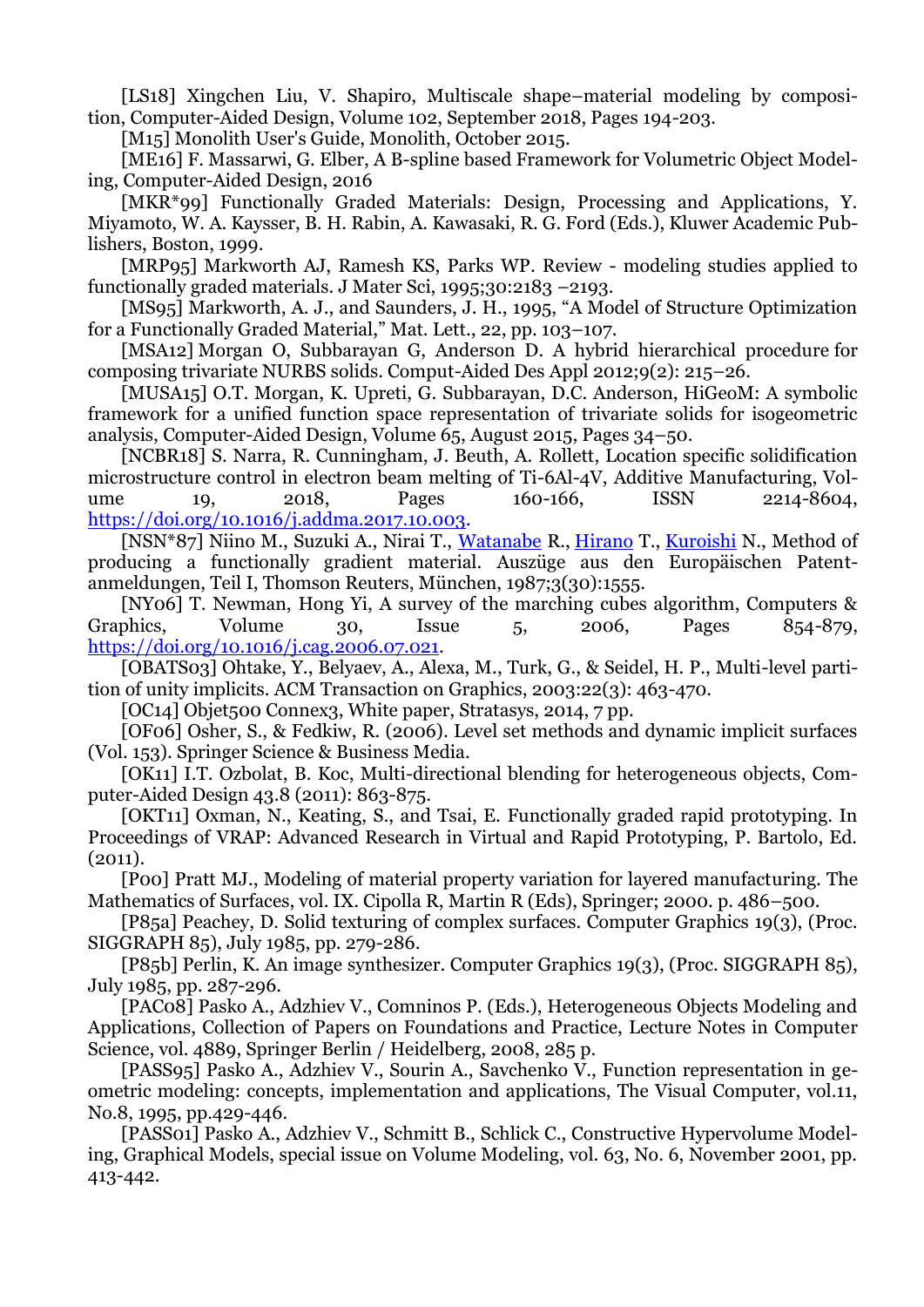[PB13] Bernhard Preim and Charl P. Botha. 2013. Visual Computing for Medicine: Theory, Algorithms, and Applications (2 ed.). Morgan Kaufmann Publishers Inc., San Francisco, CA, USA.

[PBC\*16] Preim, B. , Baer, A. , Cunningham, D. , Isenberg, T. and Ropinski, T. (2016), A Survey of Perceptually Motivated 3D Visualization of Medical Image Data. Computer Graphics Forum, 35: 501-525. doi[:10.1111/cgf.12927](https://doi.org/10.1111/cgf.12927)

[PC03] Pratap A., Crawford R., Implementation of a gradient material modeling and design system, Proceedings of the 14th Solid Freeform Fabrication Symposium, Austin, TX 2003, 2003, pp. 150–161.

[PCB99] Park SM, Crawford RH, Beaman JJ., Functionally Gradient Material Design and Modeling Using Hypertexture for Solid Freeform Fabrication, Solid Freeform Fabrication Symposium, Austin, USA, 1999, p. 199-207.

[PCB00] Park SM, Crawford RH, Beaman JJ., Functionally gradient material representation by volumetric multi-texturing for solid freeform fabrication. Proceedings of the 11th Solid Freeform Fabrication Symposium, Austin, USA, 2000, p. 350–61.

[PCOS10] N. Pietroni, P. Cignoni, M. Otaduy, R. Scopigno, Solid-Texture Synthesis: A Survey, IEEE Computer Graphics and Applications, vol. 30, July-August 2010, pp. 74-89.

[PDB\*00] Patil, L., Dutta, D., Bhatt, A. D., Jurrens, K., Lyons, K., Pratt, M. J., Sriram, R. D., Representation of heterogeneous objects in ISO 10303 (STEP), ASME International Mechanical Engineering Congress and Exposition (Orlando, Florida), 2000.

[PFV\*11] A. Pasko, O. Fryazinov, T. Vilbrandt, P.-A. Fayolle, and V. Adzhiev, Procedural function-based modeling of volumetric microstructures, Graphical Models, vol. 73, no. 5, pp. 165– 181, 2011.

[PH89] Perlin, K., Hoffert, E. M., Hypertexture. In Proceedings of the 16th Annual Conference on Computer Graphics and Interactive Techniques, ACM, New York, NY, USA, SIG-GRAPH '89, 1989, p. 253–262.

[PKM13] Panchal, J. H., Kalidindi, S. R., McDowell, D. L, "Key computational modeling issues in Integrated Computational Materials Engineering", CAD, 45(1), 2013, 4-25.

[PS05] Pasko A., Shapiro V. (Eds.), Heterogeneous object models and their applications, Special Issue, Computer-Aided Design, vol. 37, issue 3, 2005.

[PV17] The Persistence of Vision Raytracer Homepage, URL: [http://www.povray.org,](http://www.povray.org/) accessed in September 2017

[QD03] Qian X., Dutta D., Physics-based modeling for heterogeneous objects, Journal of Mechanical Design, Transactions of the ASME 125, 3 (2003), pp. 416–427.

[QD04] Qian, X., and Dutta, D., Feature-Based Design For Heterogeneous Objects, Computer-Aided Design, 36(12), 2004, 1263–78.

[QD98] Qian X., Dutta D., Features in Layered Manufacturing of Heterogeneous Objects, Solid Freeform Fabrication Symposium, Austin, USA, 1998, p. 689-696.

[RLF09] R. Rustamov, Y. Lipman, T. Funkhouser, Interior distance using barycentric coordinates, Computer Graphics Forum (Symposium on Geometry Processing), July 2009

[RO90] Rossignac, J., O'Connor, M., SGC: A dimension independent model for pointsets with Internal structures and incomplete boundaries, Geometric Modeling for Product Engineering, Ed. by M. Wozny, J. Turner, K. Preiss, North-Holland, 1990, pp. 145-180.

[RSZN04] Rossl, C., Seidel, H. P., Zeilfeider, F., & Nurnberger, G. (2004). Reconstruction of volume data with quadratic super splines. IEEE Transactions on visualization and Computer Graphics, 10(4), 397-409.

[RRSS16] W. Regli, J. Rossignac, V. Shapiro, V. Srinivasan, The new frontiers in computational modeling of material structures, Computer-Aided Design 77 (2016) 73–85.

[RSST01] V. Rvachev, T. Sheiko, V. Shapiro, I. Tsukanov, Transfinite interpolation over implicitly defined sets, Computer Aided Geometric Design, vol. 18, no. 3, 2001, pp. 195 – 220.

[S07] V. Shapiro, Semi-analytic geometry with R-functions, Acta Numerica, vol. 16, pp. 239–303, 2007.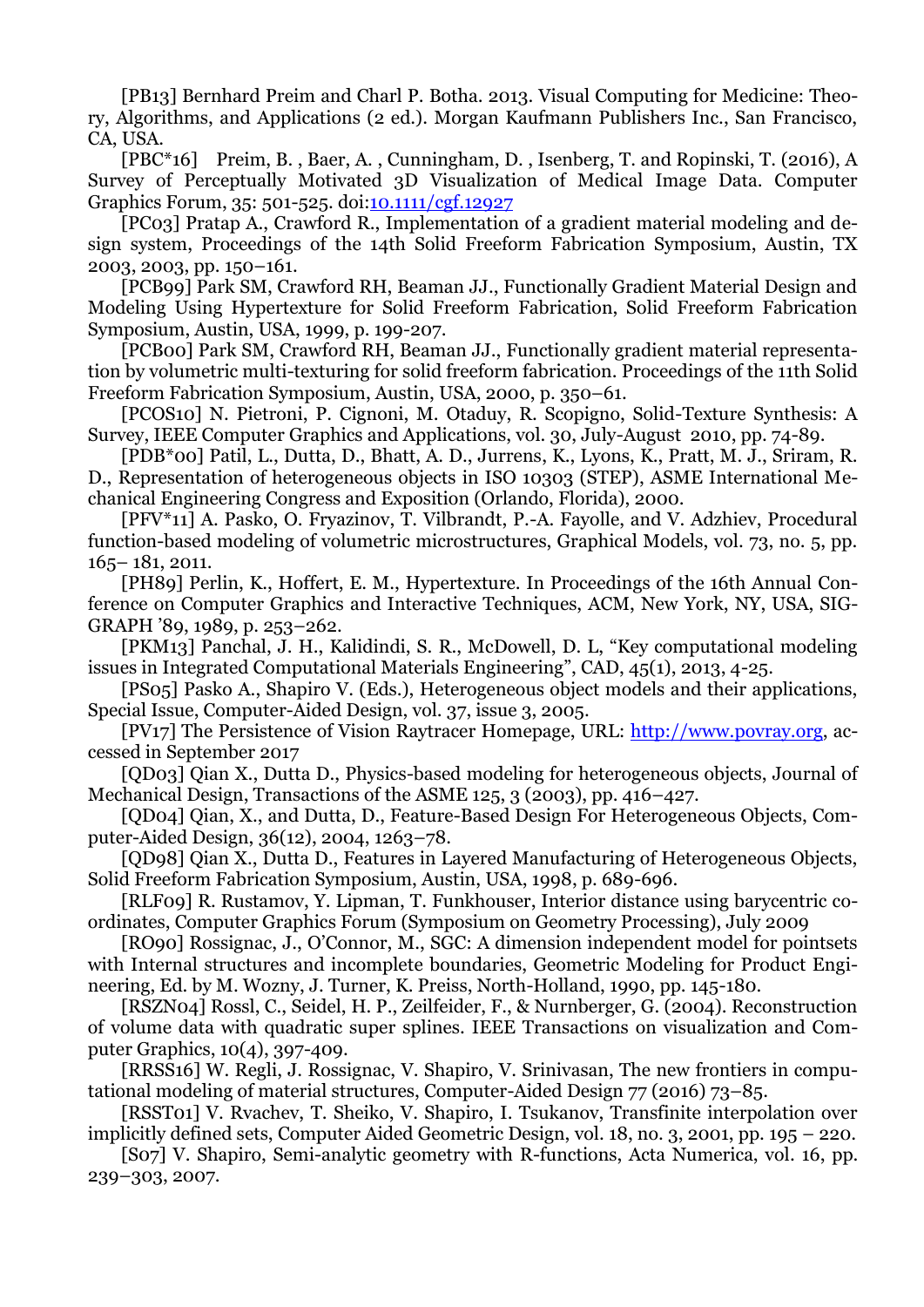[S16] G. Schmitz, Microstructure Modeling in Integrated Computational Materials Engineering (ICME) Settings: Can HDF5 Provide the Basis for an Emerging Standard for Describing Microstructures?, The Journal of The Minerals, Metals & Materials Society, Volume 68, Number 1, 2016, pp. 77-83.

[S68] Shepard, D. (1968, January). A two-dimensional interpolation function for irregularly-spaced data. In Proceedings of the 1968 23rd ACM national conference (pp. 517-524). ACM.

[S81] Sibson, R. (1981). A brief description of natural neighbour interpolation. Interpreting multivariate data, 21, 21-36.

[S99] Sethian J. A. *Level Set Methods and Fast Marching Methods*, 2nd ed. Cambridge University Press, Cambridge, United Kingdom, 1999.

[SBA\*16] G.J.Schmitz, B.Böttger, M.Apel, J.Eiken, G.Laschet, R.Altenfeld, R.Berger, G.Boussinot, A.Viardin, Towards a Metadata Keyword Scheme for the Description of Materials – Keywords for the Description of Microstructures, Science and Technology of Advanced Materials, Taylor & Francis, 2016 (to appear)

[SD01] Shin KH, Dutta D. Constructive representation of heterogeneous objects. Trans ASME, J Comput Inform Sci Eng 2001;1(3):205–17.

[SFA\*15] M. Sanchez, O. Fryazinov, V Adzhiev, P. Comninos, A. Pasko, Space-time transfinite interpolation of volumetric material properties, IEEE Tranactions on Visualization and Computer Graphics, vol. 21, No. 2, February 2015, pp. 278-288.

[SFP12] M. Sanchez, O. Fryazinov, A. Pasko, Efficient evaluation of continuous signed distance to a polygonal mesh, SCCG '12, Proceedings of the 28th Spring Conference on Computer Graphics, ACM Press, New York, 2012, pp. 101-108.

[SFFP15] M. Sanchez, O. Fryazinov, P.-A. Fayolle, A. Pasko, Convolution filtering of continuous signed distance fields for polygonal meshes, Computer Graphics Forum, vol. 34, No. 6, September 2015, pp. 277–288.

[SG17] G.K. Sharma & B. Gurumoorthy, A hybrid approach to define and represent material distribution in heterogeneous objects, Computer-Aided Design and Applications, vol. 14, No. 1, 2017, pp. 70-82.

[SK04] Samanta, K., and Koc, B., 2004, "Heterogeneous Object Design With Material Feature Blending," Comput.-Aided Des. and Appl., 1(1–4), pp. 429–439.

[SK05] Samanta K, Koc B. Feature-based design and material blending for free-form heterogeneous object modeling. Computer-Aided Design 2005;37:287–305.

[SK08] K. Samanta, B. Koc, Feature-based material blending for heterogeneous object modeling, in Heterogeneous Objects Modeling and Applications, Lecture Notes in Computer Science, vol. 4889, Springer Berlin / Heidelberg, 2008, pp. 142-166.

[SK16] V. Skorkovska, I. Kolingerová, Complex multi-material approach for dynamic simulations, Computers & Graphics, 56 (2016), 11–19.

[SKP09] Shah, M.A., Konttinen, J. and Pattanaik, S., 2009. Image-space subsurface scattering for interactive rendering of deformable translucent objects. IEEE computer graphics and applications, 29(1).

[SL17] Hai-Chuan Song, Sylvain Lefebvre, Colored fused filament fabrication. [CoRR](https://deref-mail.com/mail/client/8-8JC4xitVE/dereferrer/?redirectUrl=http%3A%2F%2Fdblp.uni-trier.de%2Fdb%2Fjournals%2Fcorr%2Fcorr1709.html%23abs-1709-09689)  [abs/1709.09689](https://deref-mail.com/mail/client/8-8JC4xitVE/dereferrer/?redirectUrl=http%3A%2F%2Fdblp.uni-trier.de%2Fdb%2Fjournals%2Fcorr%2Fcorr1709.html%23abs-1709-09689) (2017) [https://arxiv.org/abs/1709.09689](https://deref-mail.com/mail/client/zb_kQ5BETo4/dereferrer/?redirectUrl=https%3A%2F%2Farxiv.org%2Fabs%2F1709.09689)

[SMD15] Saiyathibrahim.A, Mohamed Nazirudeen.S.S, Dhanapal.P. "Processing Techniques of Functionally Graded Materials – A Review." International Conference on Systems, Science, Control, Communication, Engineering and Technology (2015): 98-105.

[SMSB01] Sukumar, N., Moran, B., Yu Semenov, A., & Belikov, V. V. (2001). Natural neighbour Galerkin methods. International journal for numerical methods in engineering,  $50(1), 1-27.$ 

[SPS04] Schmitt B, Pasko A, Schlick C. Constructive sculpting of heterogeneous volumetric objects using trivariate B-splines. The Visual Computer 2004; 20(2–3):130–48.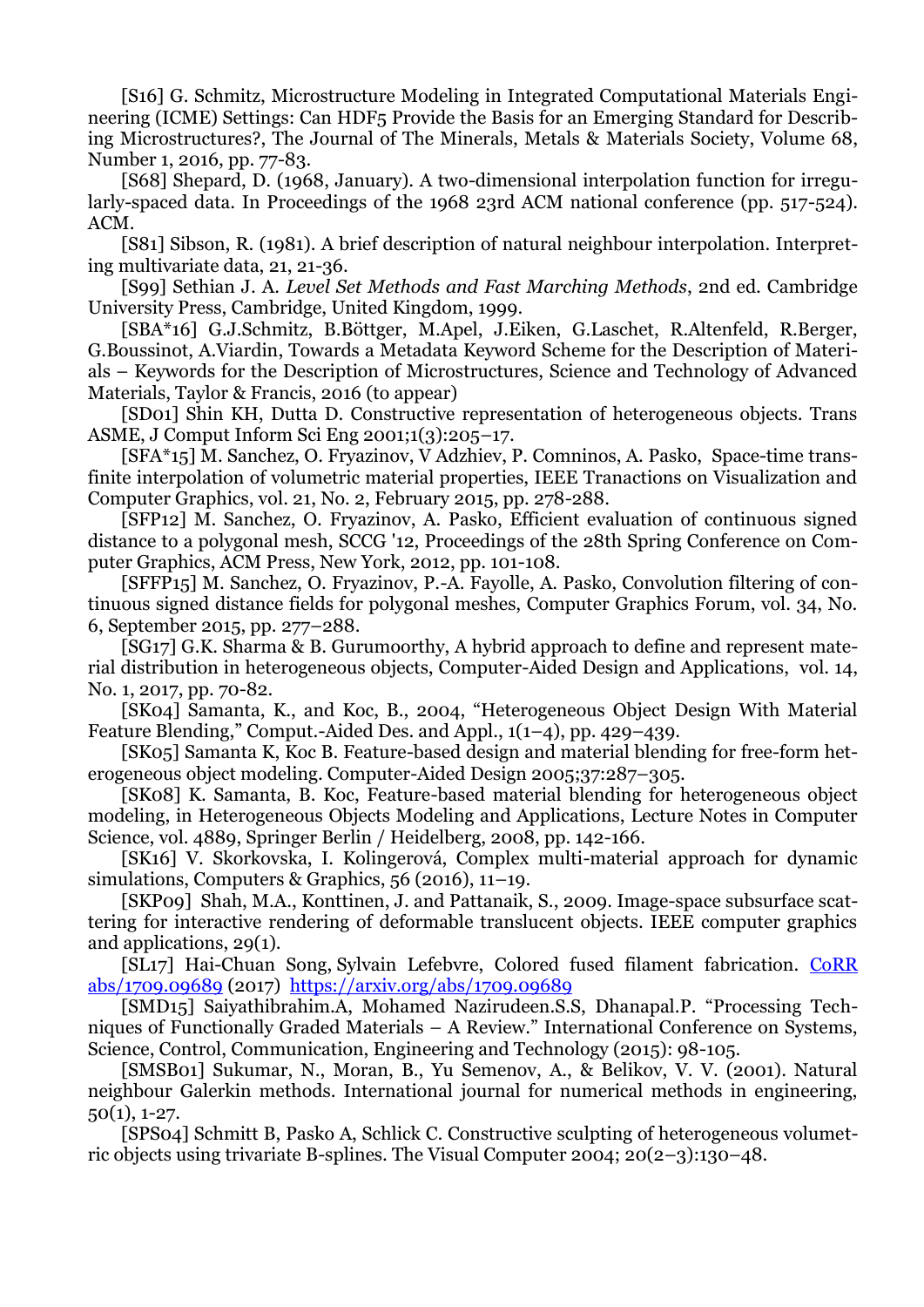[ST02a] Siu Y. and Tan S., Source-based heterogeneous solid modeling, Computer-Aided Design, 34(1), 2002, 41 – 55.

[ST02b] Y. Siu and S. Tan, Modeling the material grading and structures of heterogeneous objects for layered manufacturing, *Computer-Aided Design*, vol. 34, no. 10, pp. 705 – 716, 2002.

[STG11] V. Shapiro, I. Tsukanov, A. Grishin, Geometric issues in computer aided design/ computer aided engineering integration. J Comput Inf Sci Eng 2011, vol. 11/ 021005.

[T14] Tibbits, S. (2014), 4D Printing: Multi‐Material Shape Change. Archit Design, 84: 116-121. doi:10.1002/ad.1710

[TG17] A. Toisoul and A. Ghosh. 2017. Real time rendering of realistic surface diffraction with low rank factorisation. In ACM SIGGRAPH 2017 Posters (SIGGRAPH '17). ACM, New York, NY, USA, Article 45, 2 pages. DOI:<https://doi.org/10.1145/3102163.3102188>

[TOII08] K. Takayama, M. Okabe, T. Ijiri, T. Igarashi, Lapped solid textures: filling a model with anisotropic textures, SIGGRAPH'08, ACM Transactions on Graphics, Volume 27, Issue 3 (August 2008), Article No. 53.

[TRS04] I. Tobor, P. Reuter, C. Schlick, Multi-scale reconstruction of implicit surfaces with attributes from large unorganized point sets, Proceedings of Shape Modeling International, IEEE Computer Society, 2004, pp. 19-30.

[TS05] Tsukanov, I., and Shapiro, V., 2005, Meshfree Modeling and Analysis of Physical Fields in Heterogeneous Media, Adv. Comput. Math., 23(1–2), pp. 95–124.

[TSNI10] K. Takayama, O. Sorkine-Hornung, A. Nealen, T. Igarashi, Volumetric modeling with diffusion surfaces, SIGGRAPH Asia, ACM Transactions on Graphics, Volume 29 , Issue 6 (December 2010) Article No.: 180

[VKWM16] K. Vidimče, A. Kaspar, Ye Wang, W. Matusik, Foundry: hierarchical material design for multi-material fabrication, ACM User Interface Software and Technology Symposium (UIST), 2016.

[VWRM13] Vidimče, K., Wang, S. P., Ragan-Kelley, J., & Matusik, W. (2013). OpenFab: A programmable pipeline for multi-material fabrication. ACM Transactions on Graphics (TOG), 32(4), 136.

[W13] Ye Wang, Fab Trees for Designing Complex 3D Printable Materials, Master's thesis, MIT, 2013, 68 pp.

[W75] Wachspress, E. L. (1975). A rational finite element basis. Elsevier.

[WB09] Warkhedkar R., Bhatt A., Material-solid modeling of human body: A heterogeneous b-spline based approach, CAD Computer Aided Design 41, 8 (2009), 586–597.

[WLKZ15] Wang, Y., Luo, Z., Kang, Z., & Zhang, N. (2015). A multi-material level setbased topology and shape optimization method. Computer Methods in Applied Mechanics and Engineering, 283, 1570-1586.

[WLW08] Wu, X., Liu,W., Wang, M. Y., 2008. "A CAD modeling system for heterogeneous object". Advances in Engineering Software, 39(5), pp. 444–453.

[WW05] Wang MY, Wang XM. A level-set based variational method for design and optimization of heterogeneous objects. Comput Aided Des 2005;37(3): 321–37.

[WWH\*10] Yajun Wang, Jiaping Wang, N. Holzschuch, K. Subr, Jun-Hai Yong, Baining Guo. 2010. Real-time Rendering of Heterogeneous Translucent Objects with Arbitrary Shapes. Computer Graphics Forum, Wiley, 2010, 29 (2), pp. 497-506. <10.1111/j.1467- 8659.2009.01619.x>. <inria-00443634>

[WYZG11] Wang, L., Yu, Y., Zhou, K., Guo, B.: Multiscale vector volumes. ACM Trans. Graph. 30, 167 (2011)

[WZL\*18] Xue Wang, Pu Zhang, Stephen Ludwick, Eric Belski, Albert C. To, Natural frequency optimization of 3D printed variable-density honeycomb structure via a homogenization-based approach, Additive Manufacturing, Volume 20, 2018, Pages 189-198, ISSN 2214- 8604, [https://doi.org/10.1016/j.addma.2017.10.001.](https://doi.org/10.1016/j.addma.2017.10.001)